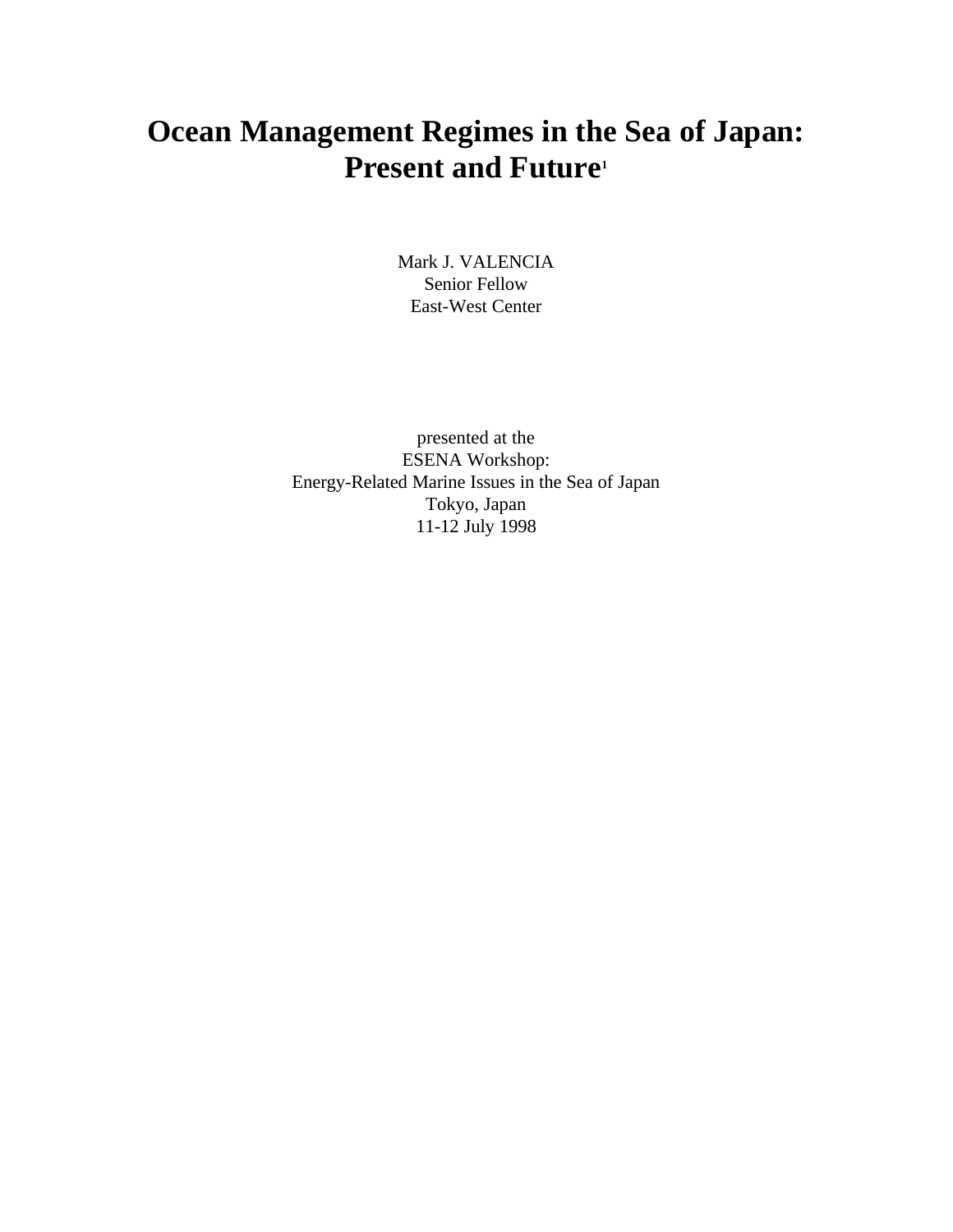#### ABSTRACT

Warming relations between the nations of Northeast Asia, extended jurisdiction through Exclusive Economic Zones (EEZs), and the coming into force of the Law of the Sea Treaty (UNCLOS) provide an excellent opportunity to build a comprehensive environmental management regime for the Sea of Japan. Although the Sea's environment is relatively pristine, the dumping of nuclear waste and recent oil spills have raised concern among policymakers and the public about its future. Existing regimes which touch upon the Sea include UNCLOS, IMO Conventions, the London Dumping Convention, the Montreal Guidelines, and environmental initiatives in APEC and the Tumen River Area Development Programme. Marine scientific research initiatives include WESTPAC, PICES, and the UNDP/GEF Program. There is also a web of bilateral fisheries arrangements but they are insufficient, fragmented, and outdated. The above set of regimes and arrangements is constrained by several problems—redundancies, insufficient knowledge and awareness, differing national perspectives and priorities, and institutional inadequacies. A comprehensive marine environmental management regime would address these problems and embody an increased sharing of both the capacity and responsibility for managing the Sea's environment. Japan and the United States can play a role in developing such a comprehensive regime.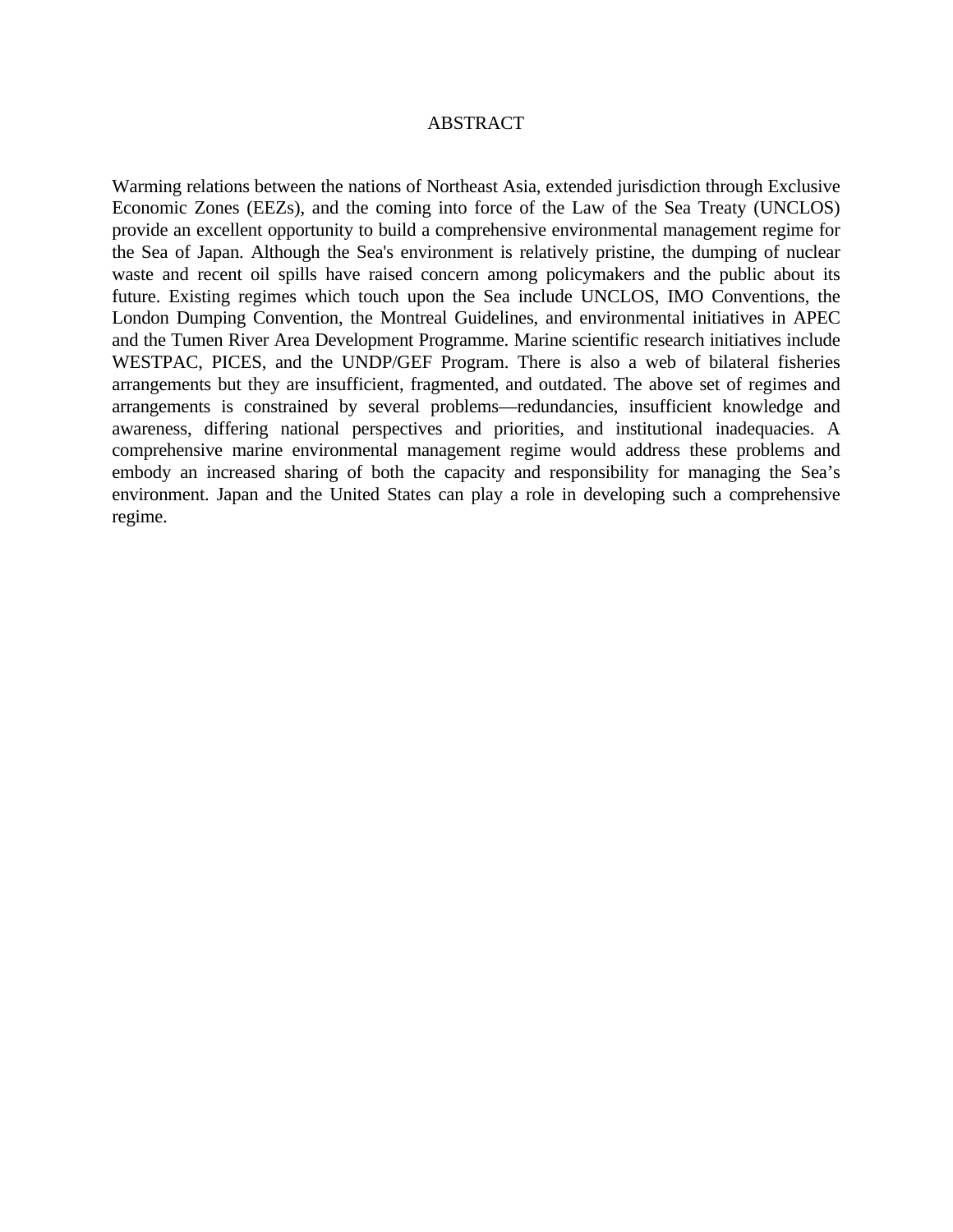## **TABLE OF CONTENTS**

| 2. |                                                                                       |                |
|----|---------------------------------------------------------------------------------------|----------------|
|    | United Nations Convention on the Law of the Sea (UNCLOS)<br>2.1.                      | $\mathfrak{2}$ |
|    | International Maritime Organization (IMO)<br>2.2.                                     | 3              |
|    | London Dumping Convention (LDC)<br>2.3.                                               | 4              |
|    | Montreal Guidelines on Land-Based Marine Pollution<br>2.4.                            | 4              |
|    | 2.5.<br><b>APEC</b>                                                                   | 4              |
|    | 2.6.<br>The North-West Pacific Region Action Plan (NOWPAP)                            | 5              |
|    | Tumen River Area Development Programme (TRADP)<br>2.7.                                | 11             |
|    | Marine Scientific Research<br>2.8.                                                    | 13             |
|    | Working Group for the Western Pacific (WESTPAC)<br>2.9.                               | 13             |
|    | 2.10. North Pacific Marine Science Organization (PICES)                               | 13             |
|    | 2.11. UNDP/GEF Program on Prevention and Management of Marine Pollution in East Asian |                |
|    | Seas 13                                                                               |                |
|    | 2.12. Other Initiatives                                                               | 14             |
|    | 2.13. Fisheries                                                                       | 14             |
|    |                                                                                       |                |
|    | 3.1.<br>Redundancy                                                                    | 16             |
|    | 3.2.<br><b>Insufficient Knowledge and Awareness</b>                                   | 17             |
|    | <b>Different National Perspectives</b><br>3.3.                                        | 17             |
|    | <b>Institutional Inadequacies</b><br>3.4.                                             | 19             |
| 4. | Japan, the US, and a Regional Marine Environmental Protection Regime21                |                |
|    |                                                                                       |                |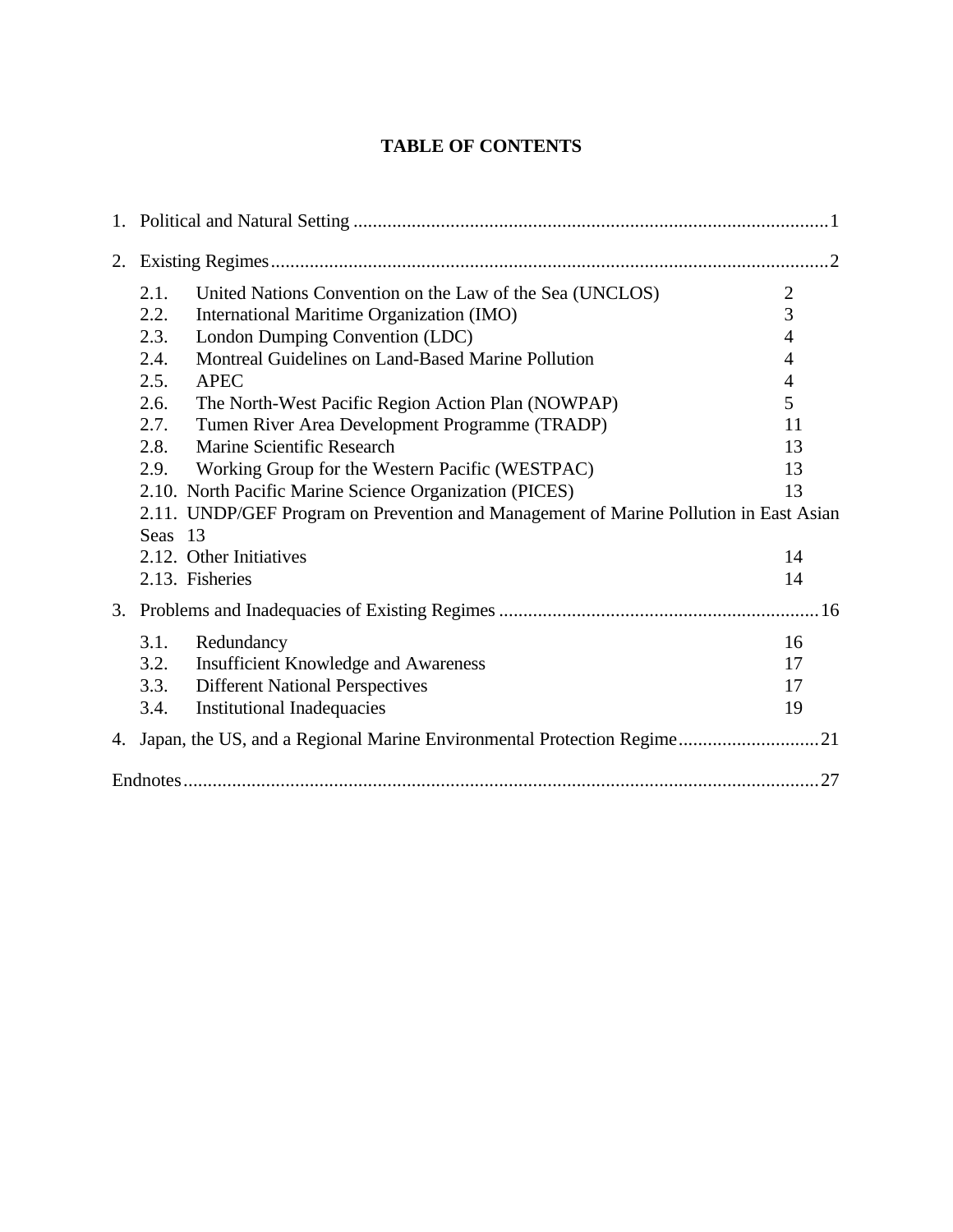# **1. Political and Natural Setting**

The countries included in this analysis are the four countries which border the Sea of Japan (referred to in this document as "the Sea")—the Democratic People's Republic of Korea (DPRK or North Korea), Japan, the Republic of Korea (ROK or South Korea), and the Russian Federation, as well as China by virtue of the Tumen River whose watershed encompasses Chinese territory and which may provide China access to the Sea.

For millennia, the Sea of Japan (or East Sea as it is referred to in the Koreas) has served as a conduit for the flow of culture, people, and goods between the Asian mainland and Japan. However, during much of this century, relations between most of the region's countries have been constrained by significant political and ideological differences. As a consequence, the Sea was a site of tension and potential conflict, and development of the coastal portions of all countries bordering the Sea lagged behind development of the opposite coasts of the above four countries.

We are currently witnessing, though, a transformation of the political system in the region. As survival has ceased to be the prime concern of powerful Northeast Asian states, their quest for relative gains has become less driven and consistent. Most governments are now more oriented towards maximizing wealth than controlling territory. Because of development of political multipolarity and the abandonment of Stalinist economic models, economic relationships have begun to develop a more "natural" pattern. These economic relations have tended to concentrate in those boundary areas where the economies of adjacent regions obviously complement each other, and comprise "natural economic territories" (NETs)—southern China, the Yellow Sea Rim, the Tumen River area, and the Sea Rim.

In this context, the use of the Sea's resources could stimulate economic growth along its coasts and thus help to reduce the internal economic gap in each country. Extension of coastal state jurisdiction over maritime resources and activities has encompassed the entire Sea and there are several areas where claims overlap. Given these overlapping claims and the transboundary nature of the ocean's resources, co-operation in their management is essential. Indeed, opening a new chapter in cooperative use of the Sea's resources and environment may help fulfil for the DPRK, Japan, the ROK, and Russia the promise of the Pacific Age and turn this Sea from a zone of conflict and isolation into a zone of peace and prosperity.

Because of its importance, shared benefits and costs, and relative low political sensitivity, cooperative management of environmental quality would be a good place to start. The coastal rim of the Sea is relatively free of pollution although there are significant exceptions such as mercury off Niigata, and oil and heavy metals in Peter the Great Bay. Recent revelations of dumping of nuclear materials and chemical munitions in the Sea by the former Soviet Union and the large oil spill from the Russian tanker *Nakhodka* have raised concern for the Sea's environment. South Korea and Japan have both established and used dump sites in areas of uncertain or overlapping jurisdiction in the Sea. Agreement on dump sites and cooperative monitoring thereof is advisable. If tourism and marketable fish catch are to be sustained, the Sea must be kept clean from both land- and sea-based sources. Indeed, the relative pristine nature of the Sea—an ironic beneficial by-product of the ideological Cold War—may be short-lived. As visionaries and industry eye the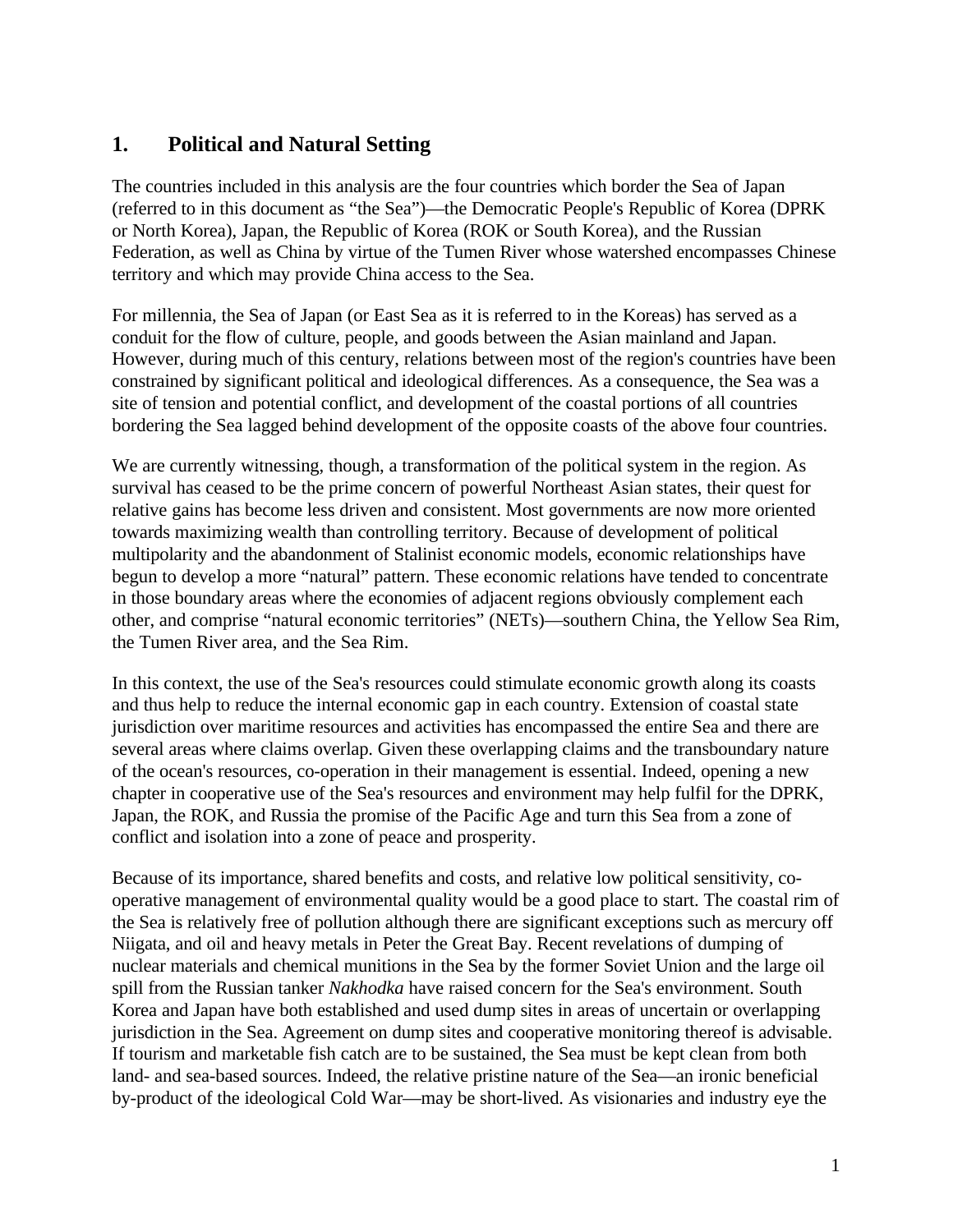possibility of a Sea Natural Economic Territory,<sup>2</sup> it is becoming more urgent to put a process or infrastructure in place to manage the Sea's environment and living resources.

There is little information on fish catch and the status of stocks in the western part of the Sea. The North Korean catch may be very high—almost as high as that of Japan, which is about 2.5 million tons. Total production increased from about 9 million tons in 1982 to 12 million tons in 1985. Most conventional species are fully exploited but the total catch might be increased to about 13 million tons. The species composition of the catch has changed over time. This may be due in part to use of different fishing gear but it probably also implies changes in the ecosystem for both demersal and pelagic fish. Coastal fisheries stocks are in reasonable shape but there is specific concern about the stocks of flying fish, Pacific herring, sandfish, halibut, Alaska pollack, and Japanese sardine. Exchange of information and cooperation in fisheries research and management is necessary and urgent.

The regions of greatest possible conflict between living resources and shipping are in the relatively narrow Korea Strait, where there are major routes into the Korean ports of Pusan and Ulsan and cross-strait traffic between the Korean ports and the entrance to the Inland Sea. The Korea Strait also harbors two whale calving areas and spawning areas for both demersal and pelagic fish. Only two other minor routes (from the Korea Strait to Nakhodka and to the Tsugaru Strait) might interfere with calving or spawning. Otherwise, the Sea has been remarkably free of serious interference by shipping. But this will change as trade expands among the formerly estranged Sea countries.

# **2. Existing Regimes**

## 2.1. United Nations Convention on the Law of the Sea (UNCLOS)

The United Nations Convention on the Law of the Sea, or simply, Law of the Sea, creates an international umbrella framework for developing coherent national marine pollution policies.<sup>3</sup> Indeed, it is generally accepted that Part XII of UNCLOS—Protection and Preservation of the Marine Environment—is the strongest and most comprehensive global agreement ever negotiated on the marine environment. It is of major significance for at least two reasons. First, it provides that all states have a general obligation to protect and preserve the marine environment, as well as a duty to enforce international regulations to protect the marine environment from all sources of pollution. Second, it places parties to the Convention under an obligation to enforce generally accepted international rules and standards established in other maritime conventions, such as those negotiated under the auspices of the International Maritime Organization (IMO), even if they are not parties to such conventions. Section One of Part XII obligates nations to take all necessary measures consistent with the Convention to prevent, reduce, and control pollution of the marine environment from any source. This obligation is complemented by Section Five's call for the enactment of national legislation and regulations controlling specific sources: land-based, dumping, vessels, and seabed activity. Enforcement of marine pollution laws is dealt with in Section Six, which stipulates that coastal states are to enforce their land-based pollution laws against their own polluters. Moreover, coastal states have a responsibility to protect their marine environment out to the boundary of their Exclusive Economic Zones (EEZs), which can extend up to 200 nautical miles (nm) from baselines.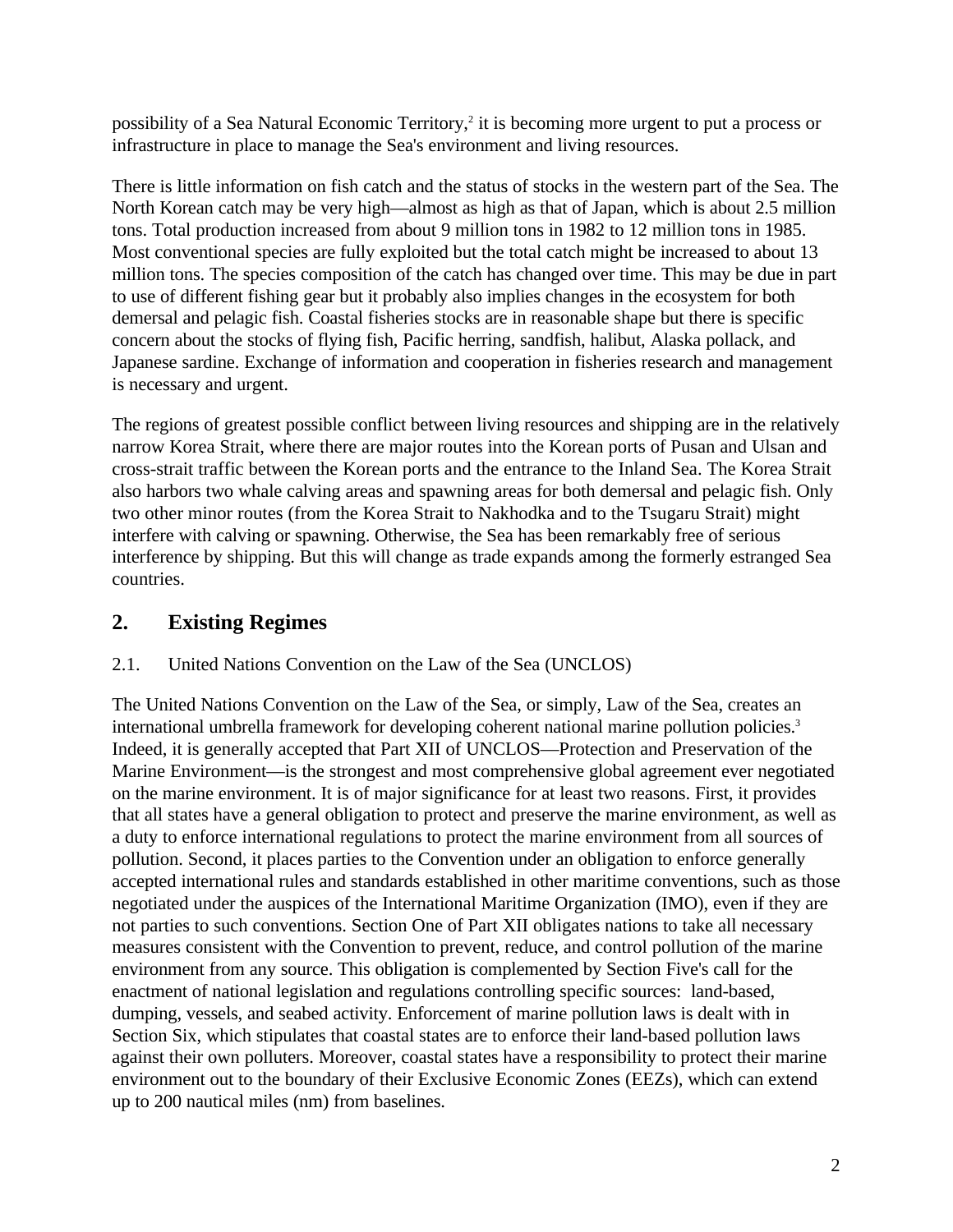UNCLOS also provides a framework for countries wishing to build cooperative marine environmental protection regimes. For example, it calls on states bordering semi-enclosed seas to harmonize their policies regarding protection of the marine environment. The countries around the Sea have similar wastes and, other than Japan, a similar level of technology for disposing of the wastes. Theoretically, they might adopt similar or uniform standards. The fact that they do not reflects both a lack of communication and real differences in national priorities for environmental protection in general, and for specific pollutants and pollutant sources in particular (Tables 1 and 2). Although they all have both effluent standards and water quality standards, they differ widely in strictness. For example, Russia's water quality and effluent standards are, on paper, generally much stricter than those of its neighbors. China's water quality standards are the most relaxed. Of course, enforcement of these standards is another matter, and other than in Japan, is generally quite lax. Moreover, they regulate different substances and use different policy instruments. Such differences are consistent with the Convention, since it provides that states "shall use the best practicable means at their disposal and within their capabilities to prevent, reduce and control pollution."<sup>4</sup> However, it is expected that countries with strong environmental standards will try to encourage other countries to adopt similar standards in order to reduce any competitive disadvantage to their own industries.<sup>5</sup>

Now that UNCLOS is in force, the region's countries must decide how to adjust their national initiatives to be compatible with emerging international legal and technical obligations or, conversely, the extent to which each state wishes to ignore or deviate from international practice. For example, there is a basic need to draft national regulations that reflect and incorporate the vaguely defined intent of UNCLOS Articles 192 and 194. These articles charge states with the "duty to protect and preserve the environment" and obligate them "to take all measures necessary to prevent, reduce, and control marine pollution and to ensure that activities under their jurisdiction or control do not cause pollution damage to other states or otherwise spread beyond the seas where they exercise sovereign rights."<sup>6</sup> Yet, there are no agreed upon scientific criteria to determine the precise meaning of such terms as "prevent, reduce, and control." It is also difficult to determine how to justify and enforce legal prescriptions, given the limitations of scientific and technical knowledge. There is a large gap between acceptance of a vaguely defined legal framework, which moves from "obligations of responsibility" to "obligations of regulation and control," and the willingness and ability of states to establish and enforce standards and rules.

## 2.2. International Maritime Organization (IMO)

Regional law drafting and policy development for the Sea is quite limited and is mainly a response to the IMO of which all Sea governments are members, and to Law of the Sea-related initiatives. Even then, the extent and level of participation and implementation reflects varied domestic interests and priorities. Thirteen IMO treaties focus specifically on pollution prevention from ships (Table 3). Russia and Japan have subscribed to the most pollution treaties, ten and eight, respectively. China has ratified five treaties. South Korea has ratified only two treaties—the original Civil Liability Convention and the Convention for the Prevention of Pollution from Ships. North Korea has acceded to Annexes 3, 4, and 5 of the Prevention Convention, and all but South Korea have signed the Civil Liability Convention. Only Russia has joined the 1973 Intervention Convention. All six have acceded to the International Convention for the Prevention of Pollution from Ships, 1973, as modified by the Protocol of 1978 (MARPOL 73/78).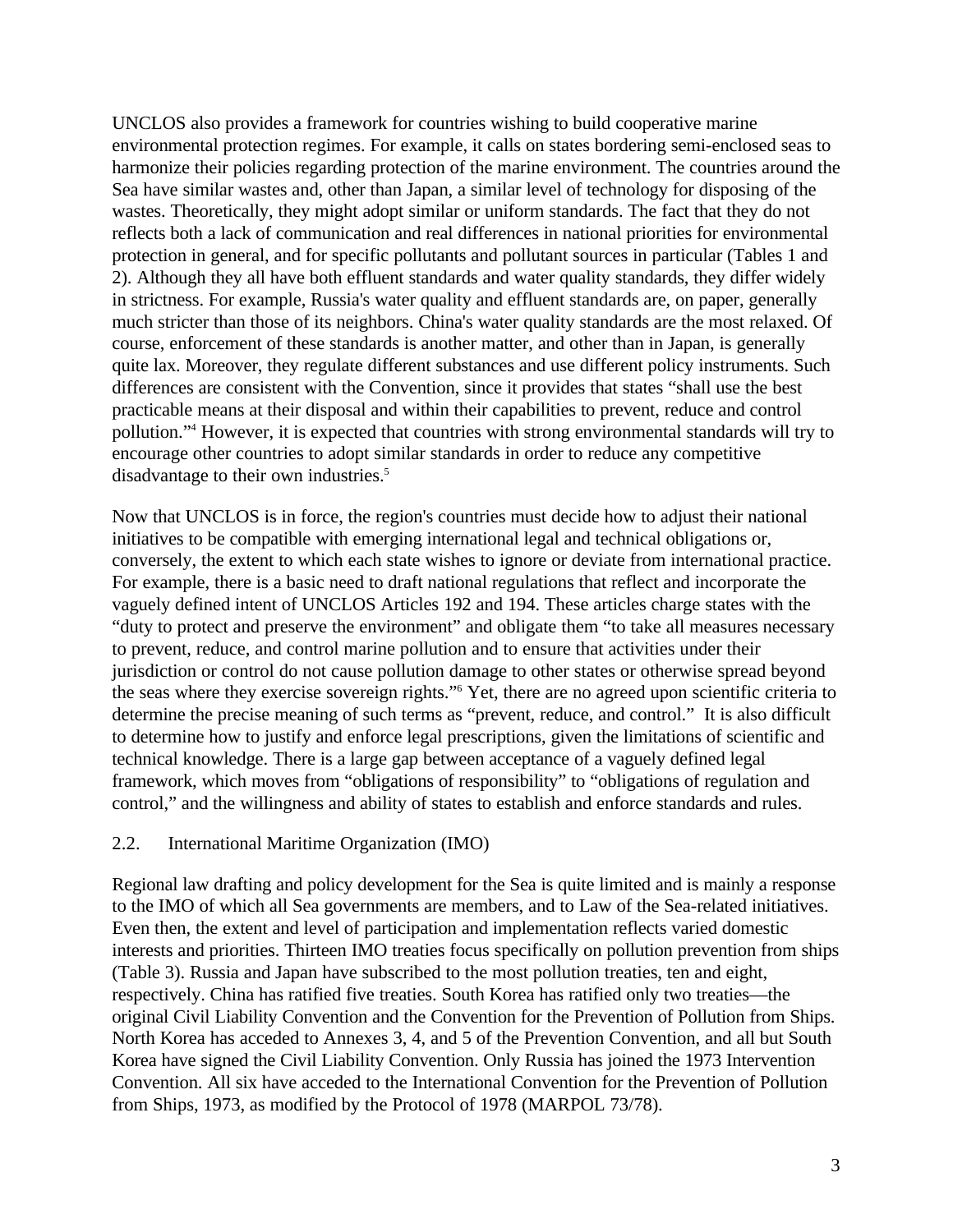#### 2.3. London Dumping Convention (LDC)

China, Japan, and Russia are parties to the 1972 LDC. North Korea and South Korea are not members. LDC members have an obligation to report ocean-dumping permit activity so that all concerned countries are aware of the kind and quantity of wastes that enter their shared waters. The signatories approved permanent total bans on toxic industrial waste disposal at sea beginning in 1996. The ban would include export of waste to nonsignatory countries for ultimate disposal at sea and the burning of waste at sea. In the 1993 vote banning disposal at sea of all nuclear wastes, both China and Russia abstained,<sup>7</sup> although China subsequently declared it would adhere to the ban.<sup>8</sup> Japan has said it will continue to dump industrial waste at sea<sup>9</sup> because a ban would severely impact Japanese industry which is the largest marine dumper in the world at 4.5 million tons per year in the Pacific Ocean and the Sea.

#### 2.4. Montreal Guidelines on Land-Based Marine Pollution

UNEP experts fashioned the Montreal Guidelines on land-based marine pollution (LBMP) in 1985 to help integrate the regional harmony called for in UNCLOS and the responsibility to prevent transnational pollution.<sup>10</sup> The Guidelines' purpose is to serve as a checklist for regional conventions and national legislation. When viewed as a checklist, the heart of the Guidelines lies in Guideline no. 13 on the development of control strategies and no. 16 on adoption of national laws and procedures. Although the body of the Guidelines appears softened by compromise, the scientific recommendations contained in its annexes bolster its credibility. Despite its weaknesses, the Montreal Guidelines could be helpful to the nations of the Sea, which have yet to reach a regional agreement and which continue to look for guidance in refining their land-based marine pollution laws and regulations.

## 2.5. APEC

The Asia Pacific Economic Cooperation Forum (APEC) environment ministers met in Vancouver in March 1994 to discuss a regional environmental strategy. Marine pollution was among the topics discussed.<sup>11</sup> The ministers issued two documents. The first was the APEC Environmental Vision Statement, which urges among other things, that the APEC Senior Officials develop multisectoral exchanges at the regional level, including the exploration of an Asia Pacific Round Table on the Environment and the Economy. The second was a Framework of Principles for Integrating Economy and Environment in APEC, including sustainable development, internationalization of environmental costs, fostering of science and research, technology transfer, application of the precautionary approach, mutually supportive trade and environmental policies, environmental education and information to the public, financing for sustainable development, and the role of APEC. Marine-oriented environmental initiatives and objectives of APEC's working groups include technical exchange on red tide/toxic algae; compilation of national reports on land-based sources of pollution, coastal zone management policies, and responsible national agencies; and coordination and networking with other organizations in the APEC region to pursue the UNCED Oceans chapter recommendations.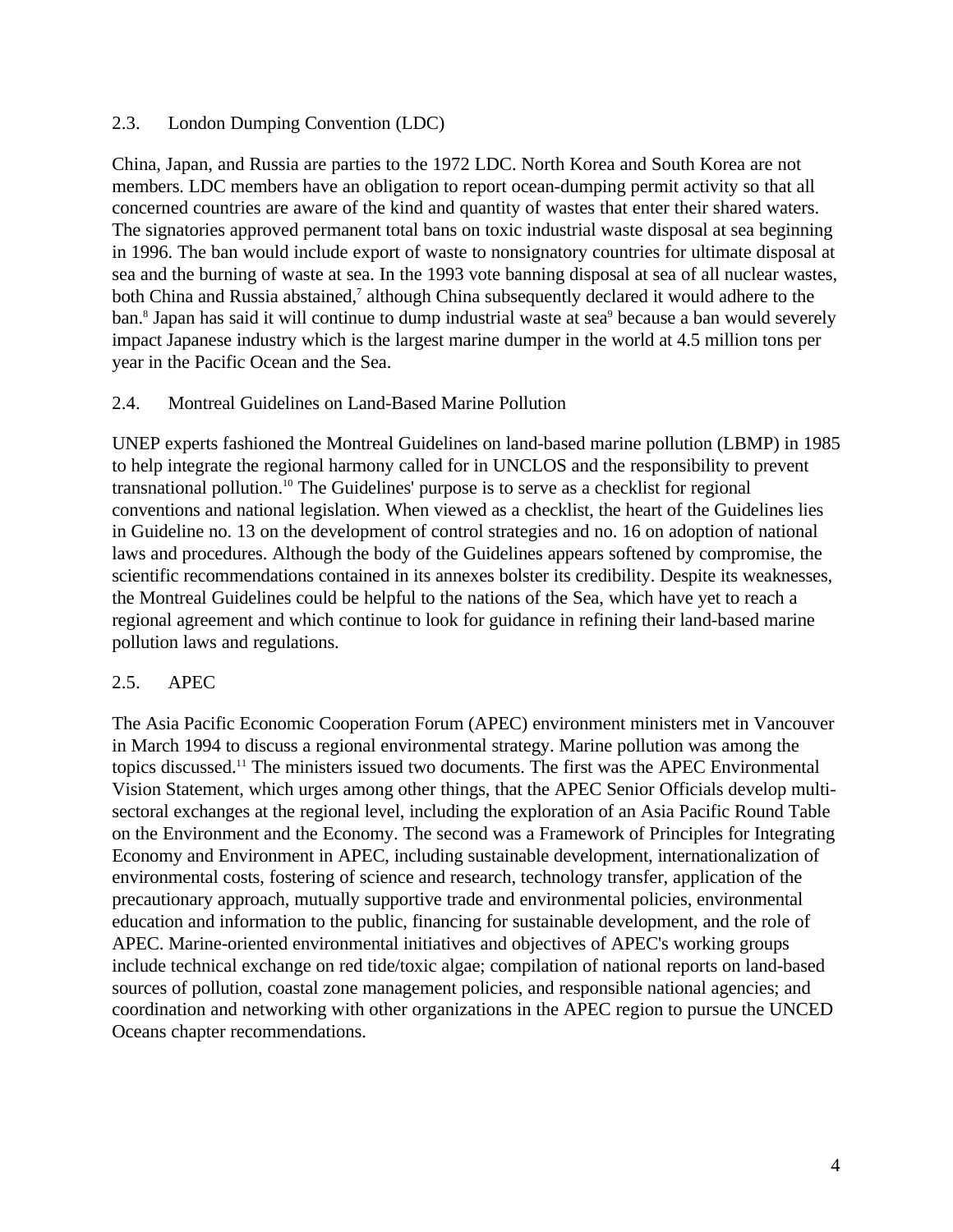#### 2.6. The North-West Pacific Region Action Plan (NOWPAP)

Of the several ongoing multilateral cooperative efforts focused on or including marine environmental protection, the most advanced is the United Nations Environment Programme (UNEP)'s NOWPAP as part of UNEP's Regional Seas Programme.<sup>12</sup> However, implementation is lagging well behind expectations. Globally, the UNEP has almost two decades of experience. Its Programme presently encompasses 13 regional seas and involves the participation of some 140 coastal countries and island states and territories. Nine 'action plans' are operational. Nine conventions and twenty eight protocols have been signed and seven conventions are in force.

The substantive aspect of any regional programme is outlined in an 'action plan' which is formally adopted by an intergovernmental meeting of the Governments of a particular region before the programme becomes operational. In the preparatory phase leading to the adoption of the action plan, governments are consulted through a series of meetings and missions about the scope and substance of an action plan suitable for the region. In addition, reviews on the specific environmental problems of the region are prepared with the cooperation of appropriate global and regional organizations to assist the governments in identifying the most urgent problems in the region and to set priorities for the activities outlined in the action plan. UNEP coordinates the process leading to the adoption of the action plan directly, or in some regions, indirectly through existing regional organizations.

All action plans have similar structures, although the specific activities for a particular region are dependent upon the needs and priorities of that region An action plan usually includes the following components:

- (a) *Environmental assessment*. This involves the assessment and evaluation of the causes of environmental problems as well as their magnitude and impact on the region. Emphasis is given to such activities as baseline studies; research and monitoring of the sources, levels and effects of marine pollutants; ecosystem studies; studies of coastal and marine activities and social and economic factors that may influence, or may be influenced by, environmental degradation; and the survey of national environmental legislation. Environmental assessment is undertaken to assist national policy makers to manage their natural resources in a more effective and sustainable manner and to provide information on the effectiveness of legal/administrative measures taken to improve the quality of the environment.
- (b) *Environmental management*. Each regional programme includes a wide range of environmental management activities. Examples of such activities are: cooperative regional projects on training in environmental impact assessment; management of coastal lagoons, estuaries and mangrove ecosystems; control of industrial, agricultural and domestic wastes; and formulation of contingency plans for dealing with pollution emergencies.
- (c) *Environmental legislation*. An umbrella regional convention, elaborated by specific technical protocols, most often provides the legal framework for cooperative regional and national actions. This is particularly important because the legal commitment of governments clearly expresses their political will to manage individually and jointly their common environmental problems.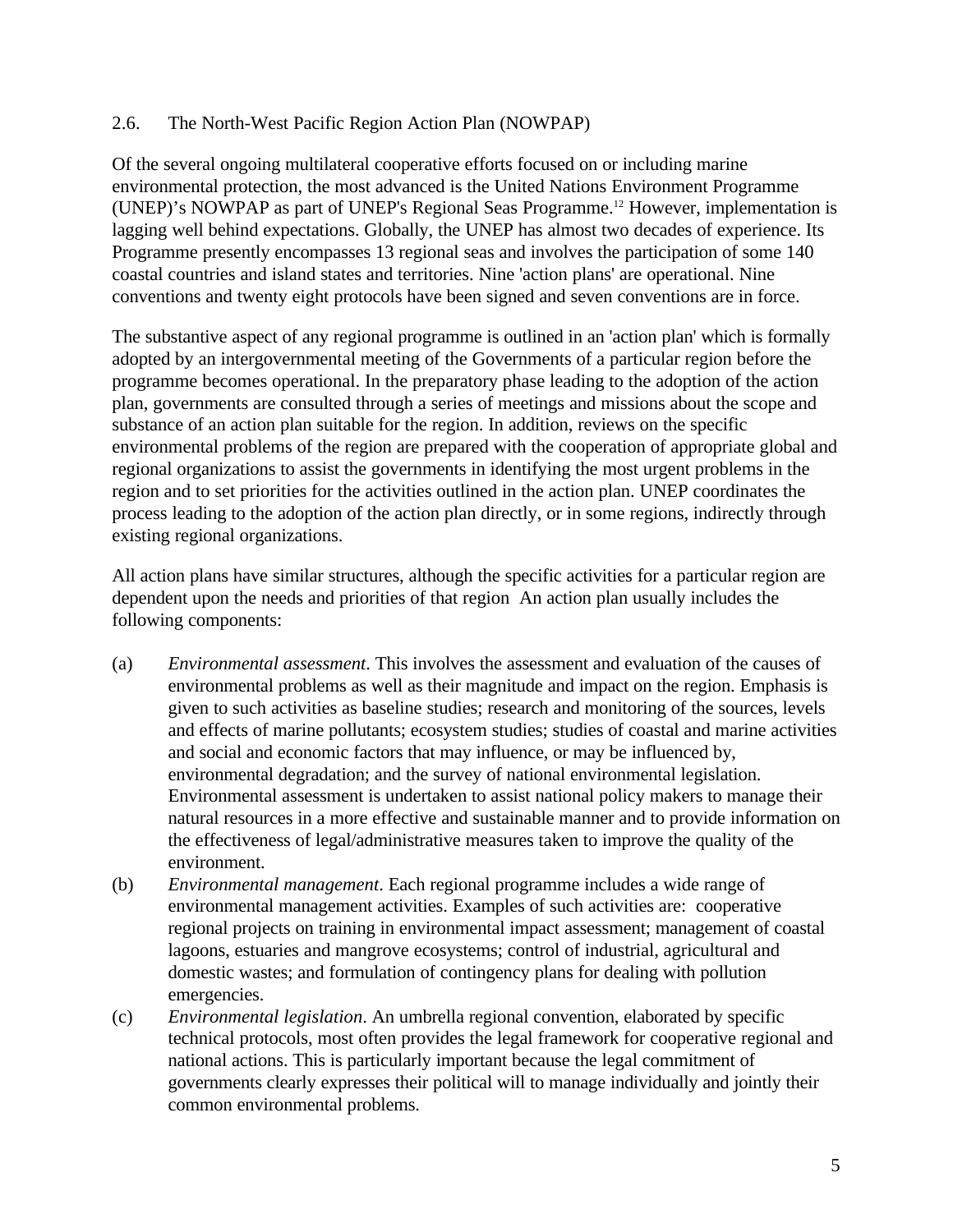- (d) *Institutional arrangements*. When adopting an action plan, governments agree on an organization to act as the permanent or interim secretariat of the action plan. Governments also are expected to decide on the periodicity of intergovernmental meetings to review the progress of the agreed workplan and to approve new activities and necessary budgetary support.
- (e) *Financial arrangements*. UNEP, together with selected United Nations and other organizations, provide 'seed money' or catalytic financing in the early stages of regional programmes. However, as a programme develops, it is expected that the governments of the region will progressively assume full financial responsibility. Government financing is usually channelled through special regional trust funds to which governments make annual contributions. These funds are administered by the organization responsible for the secretariat functions of the action plan. In addition, governments contribute by supporting their national institutions participating in the programme or by financing specific project activities.

China, South Korea, and Russia would like to see some form of regional cooperation in combating marine pollution problems. Originally, Japan supported the idea of NOWPAP in principle but felt that there was not a consensus on the issue and that the lack of diplomatic relations between some of the countries would prevent such a consensus. It probably was also leery of having to provide the bulk of the financial support. However, Japan did support an initial meeting of experts in the region to discuss common problems, as a first step toward attaining a consensus for such a program.<sup>13</sup> Apparently UNEP itself was reluctant to act until all the relevant countries asked UNEP to initiate such a program. Moreover, it seemed that the UNEP Oceans and Coastal Areas Programme (OCA/PAC) was not fully supportive of the concept because of the continuing uncertainty regarding the stability of Russia and its effects on political relations in the region, as well as the fact that Japan and South Korea are developed countries and should not need UNEP's help.

Nevertheless, at the Fifteenth Session of the UNEP Governing Council, held in Nairobi from 15 to 26 May 1989, the states of the North-West Pacific officially indicated that UNEP assistance would be welcome in resolving regional marine pollution problems.<sup>14</sup> Consequently, the UNEP Governing Council (Decision 15/1, Nairobi, 15-26 May 1989) called for the preparation of new action plans for the seas not yet covered by the Regional Seas Programme. The North-West Pacific region was specifically mentioned in the Decision as the region for which an action plan should be prepared. As a follow-up to this Decision a letter from the Assistant Executive Director was sent to UNEP Focal Points in China, Japan, North Korea, South Korea and the then USSR to explore their Governments' interests in the development of a regional action plan for the protection and development of the marine and coastal environment of the North-West Pacific. Positive reactions to UNEP's involvement in the development of NOWPAP were received from all involved countries.

Next, the Oceans and Coastal Areas Programme Activity Centre of UNEP convened an informal meeting on NOWPAP (Nairobi, 29 May 1991). Representatives of China, North Korea, Japan, South Korea and the then USSR participated in this meeting. Different views on the geographical coverage and scope of the Action Plan indicated that further consultation among countries was necessary at this early stage. A consultative meeting was thus convened to consider the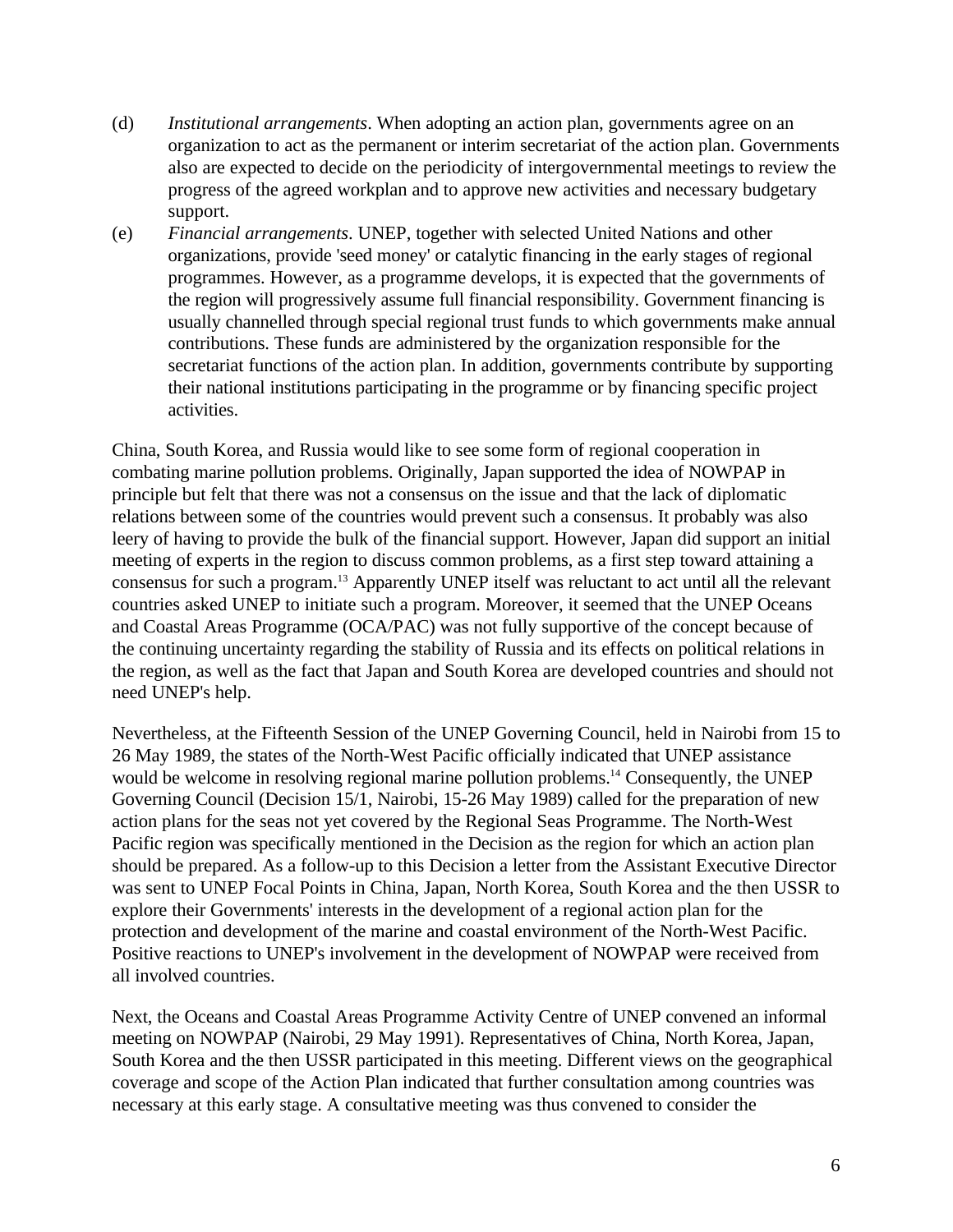geographical coverage of the Action Plan, and to formulate a workplan and timetable for its development. This meeting was held in Vladivostok, Russia from 26 to 31 October 1991. The participants agreed on the workplan and the timetable for the development of the Action Plan as well as on the contents of national reports which should be submitted to UNEP. However, the geographical coverage of the Action Plan remained controversial. The majority considered that the Action Plan should initially cover the marine environment and the coastal areas of the Sea of Japan and the Yellow Sea without prejudice to its possible future extension to the East China Sea. On the other hand, the view was expressed that the geographical coverage of the Action Plan should be considered and defined on the basis of further deliberations, including the possible content of such an Action Plan. North Korea did not participate in the first meeting. However as a result of UNEP's entreaties, the General Bureau of Environment Protection and Land Administration of the DPRK was nominated as the National Focal Point for the development of NOWPAP.

Establishment of the following structures were suggested in the national reports submitted to UNEP:

- A regional coordinating center (China);
- A regional center on the monitoring and assessment of the state of marine environment (Russia);
- A regional center for information and data exchange (South Korea);
- A permanent task-force or group of experts from the riparian countries (China and South Korea).

The participants agreed that National Focal Points henceforth would prepare national reports for future meetings which would cover the status of the marine environment and coastal areas; national policies and measures to deal with marine pollution; and proposals for steps to be taken in a Regional Action Plan. They noted that regional cooperation in response to a pollution emergency would be appropriate for joint activities in the future.

A second meeting of National Focal Points was convened by UNEP in Beijing, 26 to 31 October 1992 to consider the regional overview and a draft Action Plan prepared by UNEP. National reports were to be prepared by the National Focal Points and submitted to UNEP. The following information was to be included in the national reports:

- (1) the present state of the marine and coastal environment;
- (2) national policies, measures, and relevant activities dealing with marine pollution problems;
- (3) proposals on ways and means to resolve the differences regarding the contents of the Action Plan.

However, not all objectives were met. China, South Korea, and Russia submitted their reports to UNEP. Although North Korea was represented for the first time, it did not submit a useful report. The National Focal Point of Japan submitted only the first two parts to its national report, but not the last part related to proposals on ways and means to resolve the problems. Japan also insisted that the section of the Action Plan on Biodiversity and Ecological Resources be deleted except for the material on wetland reserves and genetic resources. Although IMO was invited to present a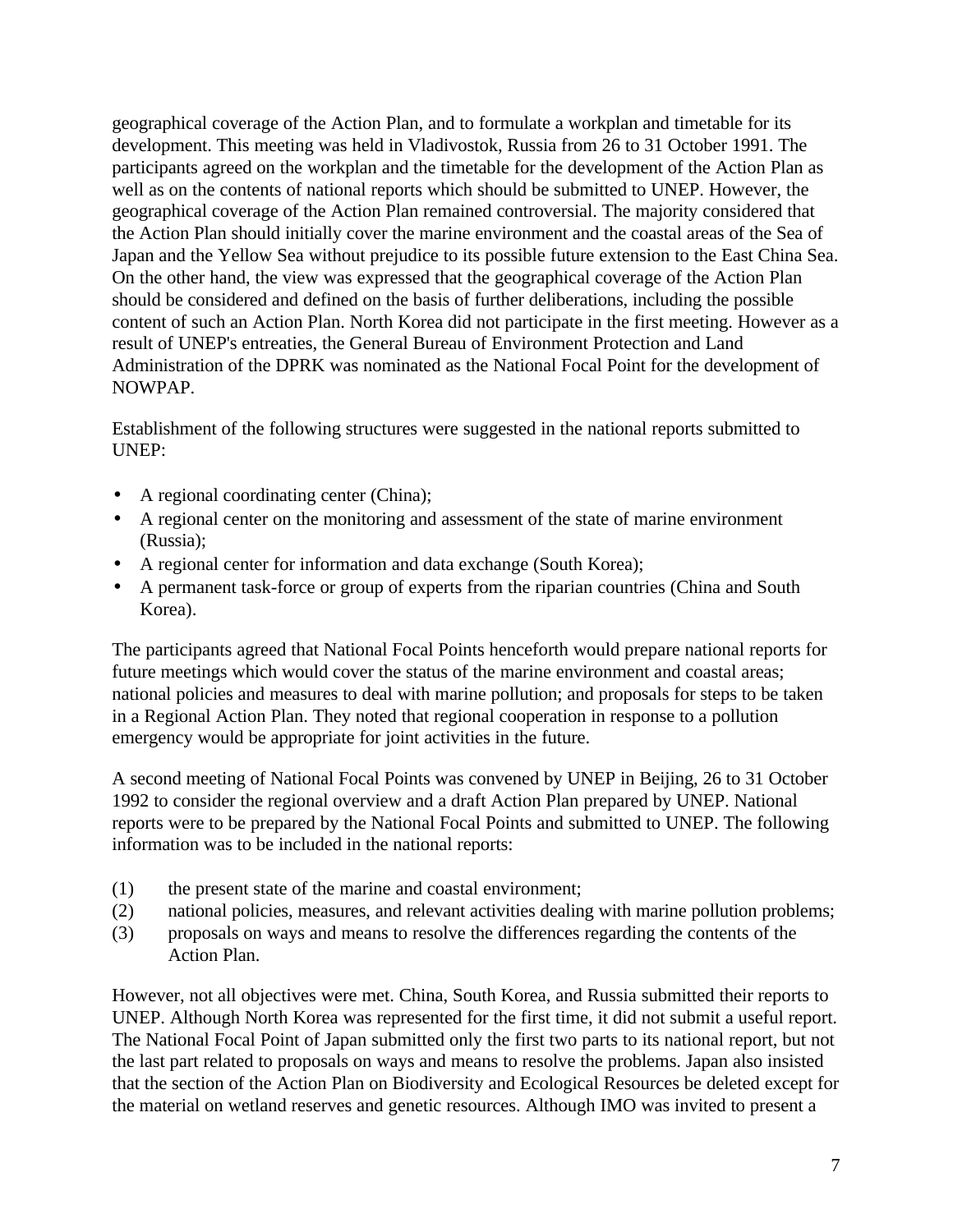document on "Legal implications of international conventions and a review of possible mechanisms for regional cooperation in combating marine pollution especially in the case of pollution emergencies," it declined to prepare the document.

The Third Meeting of Experts and National Focal Points on Development of the NOWPAP was held in Bangkok in October 1993.<sup>15</sup> The overall goal of the NOWPAP is "the wise use, development and management of the coastal and marine environment so as to obtain the utmost long-term benefits for the human populations of the region, while protecting human health, ecological integrity and the region's sustainability for future generations." Subsidiary and complementary goals include:

- the control, halting and prevention of any further degradation and deterioration of the coastal and marine environment and its resources;
- the recovery and rehabilitation of coastal and marine environments that have been degraded and which still have the potential for such a recovery; and
- the long term sustainability of coastal and marine environmental quality and resources as assets for the present and future human populations of the region.

Objectives include monitoring and assessment of the state of the regional marine environment; creation of an efficient and effective information base; integrated coastal area planning; integrated coastal area management; and establishment of a collaborative and cooperative legal framework. More specifically, the objectives are:

- (1) To assess regional marine environmental conditions by coordinating and integrating monitoring and data gathering systems on a regional basis, making the best use of the expertise and facilities available within the region on a consistent and collective basis;
- (2) To collate and record environmental data and information to form a comprehensive database and information management system which will serve as a repository of all relevant, available data, act as the sound basis for decision-making, and serve as a source of information and education for specialists, administrators, and others;
- (3) To develop and adopt a harmonious approach towards coastal and marine environmental planning on an integrated basis, and in a pre-emptive, predictive and precautionary manner;
- (4) To develop and adopt a harmonious approach towards the integrated management of the coastal and marine environment and its resources, in a manner which combines protection, restoration, conservation and sustainable use;
- (5) To develop and adopt a regional framework of legislative and other agreements for mutual support in emergencies, collaboration in the management of contiguous bodies of water, and cooperation in the protection of common resources as well as in the prevention of coastal and marine pollution.

UNEP was to provide US\$417,000 for 1994-1995 to cover costs of the secretariat and the implementation of the Action Plan. The first projects have been approved for implementation. They include in order of priority: (1) establishment of a comprehensive data base and information management system; (2) survey of national environmental legislation, objectives, strategies and policies; (3) establishment of a collaborative, regional monitoring program; (4) development of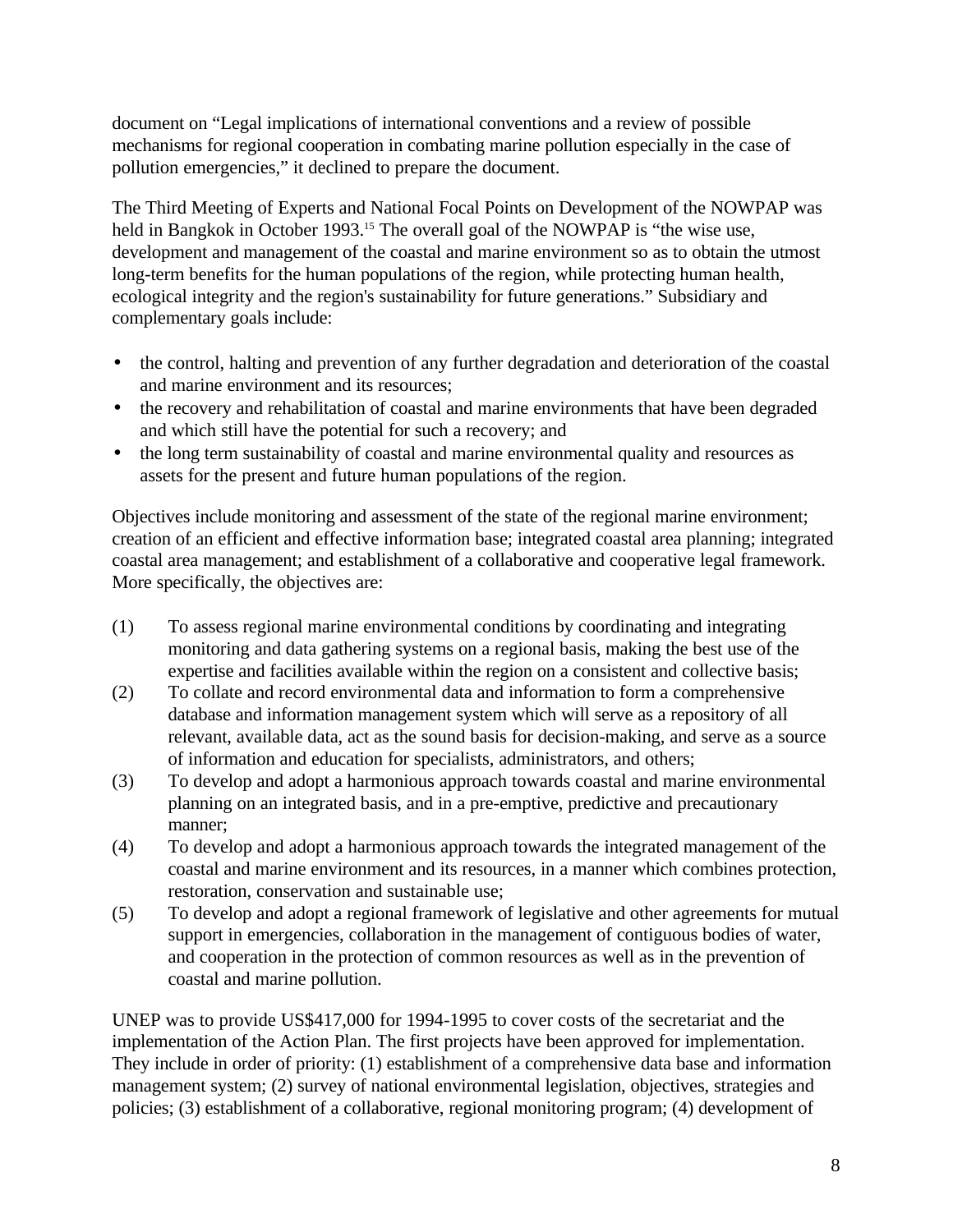effective measures for regional cooperation in marine pollution preparedness and response; and (5) commencing the establishment of regional activity centers and their networks. A NOWPAP Intergovernmental Forum is to be established to provide policy guidance and decisionmaking for the Action Plan and will include representatives of relevant regional and international organizations. The NOWPAP states will continue to work towards the development of a regional convention for the protection and management of the coastal and marine environment and resources. A Regional Coordinating Unit (RCU) will be established with the assistance of UNEP to ensure the integrated and managed execution from within the region of Action Plan projects. Until the RCU is established, UNEP will coordinate projects and prepare a program based on regional government priorities. And most important to the implementation of the Plan, the regional governments must adopt it and agree to establish a NOWPAP Trust Fund to finance its implementation. The first Inter-Governmental meeting was held in Seoul in September 1994. This meeting was considered critical both for continued progress on the Action Plan as well as regional cooperation in general. The fact that North Korea did not attend was a disappointment for UNEP. In addition to setting project priorities for 1994-1996, the meeting selected Japan to host the second NOWPAP Intergovernmental Meeting in 1996 and decided to implement a trust fund as soon as it exceeds US\$50,000.<sup>16</sup>

NOWPAP faces many problems. Some parties are uncomfortable with the definition of the region for cooperation. The present compromise definition is the Yellow Sea and the Sea of Japan with provision for including adjacent areas in the future. This excludes Taiwan and the China/Taiwan problem. But the Sea of Japan and the Yellow Sea are quite different areas and have different problems. Moreover, South Korea and China prefer to focus initially on the Yellow Sea where they have already initiated a cooperative project. Japan is more interested in work in the Sea of Japan where some cooperation is ongoing because of the Russian dumping of nuclear waste there. Different names are used for the seas by different countries underscoring the political difficulties for cooperative work.

There is still some disagreement regarding priorities of projects for cooperation. The present compromise is (1) regional assessment, (2) establishment of a data base, (3) monitoring, and (4) cooperation in emergencies. The differences in country priorities reflect different levels of economic development. China, North Korea, and Russia all welcome monitoring, but Japan is not as interested because this is already well established in Japan.

Prevention of disposal of radioactive waste at sea was added as a NOWPAP task although Japan expressed reservations, presumably because it wishes to maintain the option of discharging such waste into the sea. There are also differences regarding the means of implementation of the projects. For example, Russia proposed the use of a Russian ship and this was agreed to by North Korea, but Japan and China were not interested in financing it. Another alternative is to use work already done or being done by the coastal states to develop a standard method. Japan and China support this approach. But South Korea is more interested in a contingency plan for emergencies particularly for the Yellow Sea.

Harmonization of legislation and the ultimate goal of a regional convention also present technical and political problems. The coastal nations have different levels of economic development and different discharge standards. China emphasizes its industrial development rather than pollution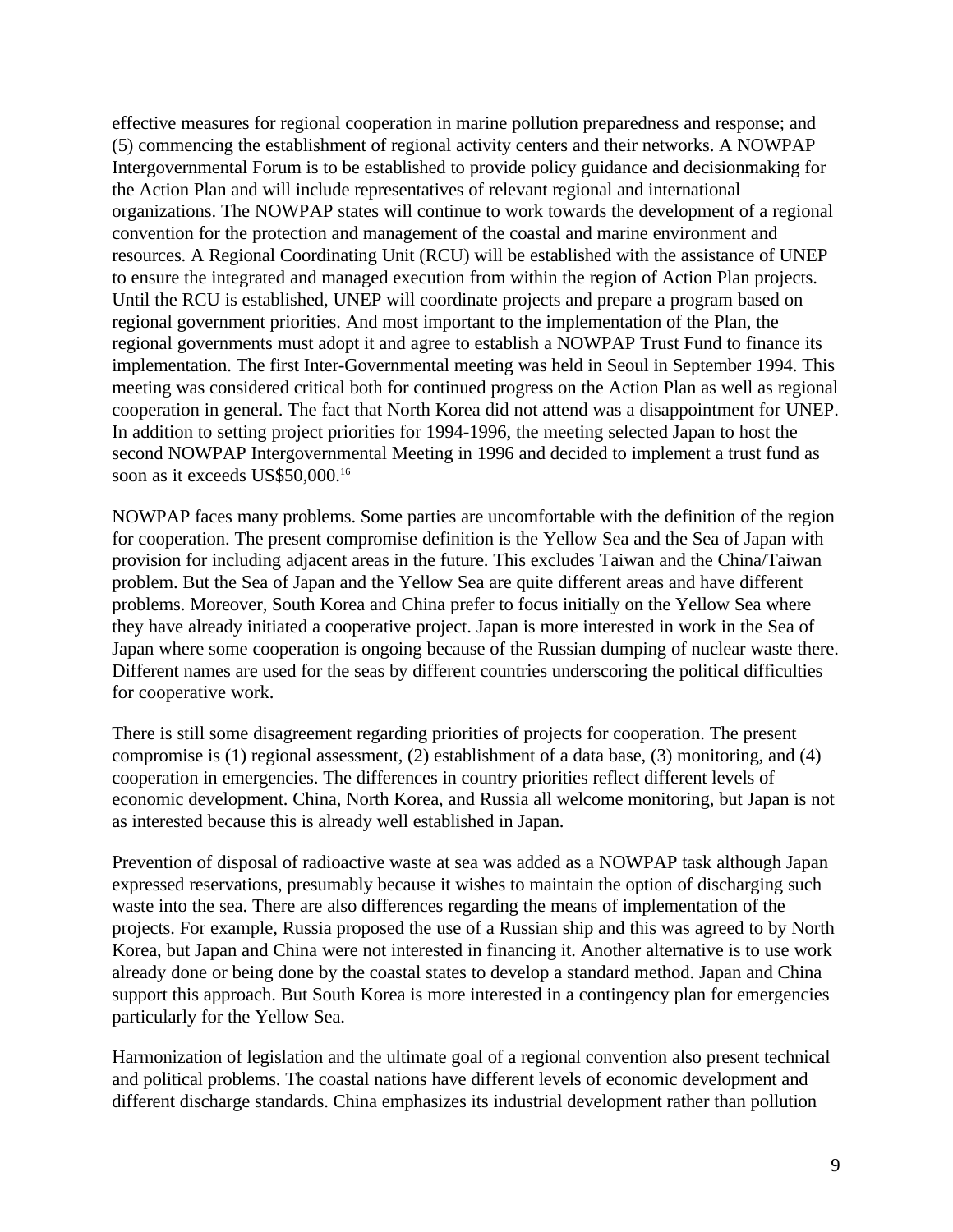control and North Korea is reluctant to participate and thereby reveal the state of its environment. Moreover, the industrial structure and technology is different from country to country, as is the preferred use of maritime areas. And even if the water quality and discharge standards were to be made similar, enforcement standards would differ widely. For example in China, the concentration is strictly controlled but not the total amount discharged. Japan would have difficulty signing a formal convention, presumably because of its lack of relations with Russia and North Korea, and because it feels that the Plan implies that its adoption may obligate it to ratify all relevant international agreements. Thus Japan wants to separate the international legal agreement from the rest, and to make the regime *ad hoc*. However, North Korea strongly suggested that such excuses should not be accepted as a means to avoid full participation in NOWPAP.

There is also disagreement over the all-important allocation of costs. Japan's Environment Agency does not have significant money to fund the program and thus funds would have to come from the Ministries of Finance (MoF) and Foreign Affairs (MFA). Japan could dispense such money as part of its ODA but Japan does not consider Russia a developing country, and it does not have political relations with North Korea. Thus the MoF and MFA do not want to send representatives to UNEP meetings because they do not want to be embarrassed by requests for money. Moreover from Japan's own point of view, Japanese have little expertise in foreign countries, do not generally speak foreign languages, and are familiar only with the problems of an advanced country. Alternative models for allocation of costs are (1) an equal division—which is not feasible for China, Russia and North Korea; (2) proportional to the UN scale; and (3) most borne by Japan and South Korea. The latter option is complicated by some rivalry between Japan and South Korea regarding leadership and financial support of the regime. Japan wants to lead the initiative but South Korea feels it should be led by North and South Korea because of their geographic location bordering both seas.

UNEP's entire Regional Seas Programme approach has been criticized—in general, and with specifics. Some argue that the entire Programme needs a new perspective and restructuring.<sup>17</sup> It is linked to only one sector—prevention and control of marine pollution. However, some critics believe protection of the marine environment should be addressed in holistic terms requiring an intersectoral approach and new leadership at the national and local levels. The Programme has only infrequently yielded results of immediate practical value to decisionmakers. Action plans have been less successful where the scientific capability was not present or scientists lacked access to their government's decision-making processes. Indeed after withdrawal of UNEP support, a region's momentum persists only in those regions with a strong indigenous scientific capability and network. And in the Mediterranean, discrete networks of scientists interacted independently of one another, neither exchanging information nor coordinating their actions; environmental assessments were thus conducted in a vacuum.

The approach generally caters only to environmental elites—the environmental ministries/agencies, academics and NGOs. Thus it needs to involve the private sector, unions and the general public and to address ministries responsible for activities which generate pollution e.g., energy, tourism, port authorities, public works, and agriculture. Its regional conventions have rarely led to the desired national legislation and decision making. Indeed, a general malaise follows the withdrawal of UNEP support. Governments take several years to regularize their allocations to the trust funds, support fades in terms of attendance at meetings, financial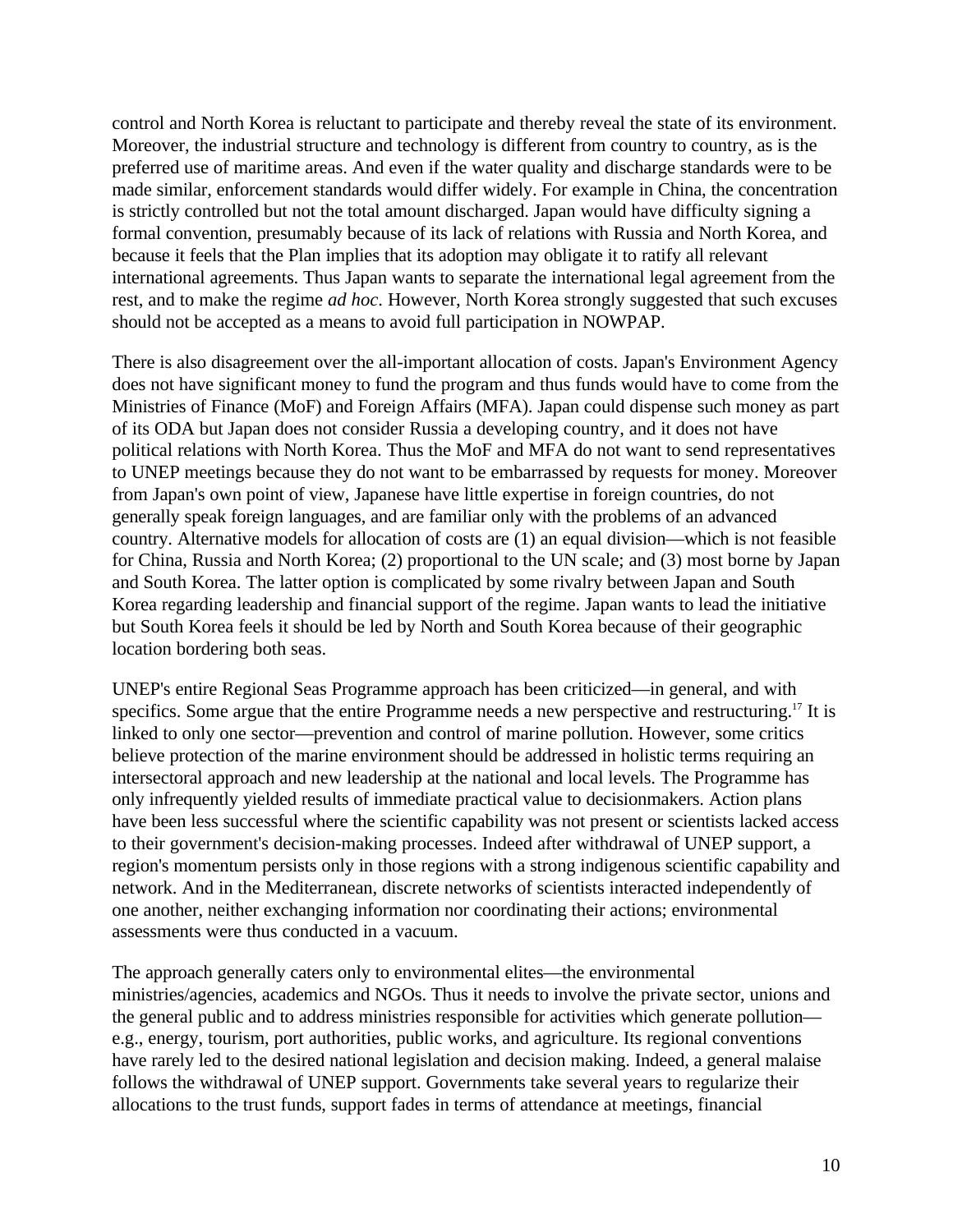contributions and level of activity. Institutional arrangements thus face enormous problems. Traditionally, there has been great competition and duplication of effort among the UN specialized agencies dealing with oceans. And financial support has not reached the expected level or degree of autonomy to meet the present and projected needs. Basically, the Programme was structured during the Cold War and it needs to be restructured based on new political and economic realities.

Nevertheless, the regional seas programs have made some advances. They have educated regional elites to the need for more comprehensive regional environmental policy. They have created or extended domestic constituencies for environmental protection. They have contributed to the body of international environmental law. They have enhanced the knowledge of the quality of regional seas. And they have transferred marine science technology and knowledge to many developing countries and thus increased their capacity and confidence to participate in regional marine environmental protection regimes. It is this latter achievement that is likely to be most significant and long lasting.

#### 2.7. Tumen River Area Development Programme (TRADP)

The environmental component of the United Nations Development Programme (UNDP)'s TRADP is perhaps the most advanced of the several regional environmental activities, and may establish important legal and political precedents that will influence other regional environmental agreements. The original concept behind TRADP was to use Japanese and South Korean capital and technology and Chinese and North Korean labor to process Russian, Mongolian, and Chinese resources—timber, minerals, fish, and agricultural products. This mammoth undertaking would involve heavily polluting industries, for instance industries which preprocess minerals and timber using coal-fired energy. If the project hopes to receive seed financing from the Asian Development Bank (ADB) or the World Bank, it must undertake extensive environmental impact assessments and be designed to mitigate significant impacts.

Already, pollution from industrial waste, sewage, and erosion has led to the destruction of most life forms in parts of the lower Tumen River.<sup>18</sup> Various pollution impacts on industry, agriculture, and domestic water supplies have also been recorded in the Tumen River basin over the past two decades. Unfortunately, the warm Korean Current that flows north along the coast and into Posiet Bay has the potential to carry pollution from areas in the south, including from Rajin-Sonbong in DPRK and the Tumen River. Air pollution is also a problem in the Chinese part of the Tumen River catchment, with national standards for total suspended particulates being exceeded for most of the year. There are serious marine pollution problems in parts of the Vladivostok-Nakhodka area which are caused by industrial wastes, sewage, hydrocarbons, and sediment. Local administrations do not have an integrated approach to natural resource management. This arises from lack of appropriately trained staff, low levels of coordination and communication, and extremely low levels of funding. More attention must be paid to the impact of Tumen River pollution on wetlands and the potential impact of development projects. The scarcity of good quality water is a major constraint to regional economic development.

Another environmental problem in the Tumen River area is the threat of an oil spill along the coast. Oil shipments to or from Sonbong, Vladiovstok, Nakhodka, and other ports in the region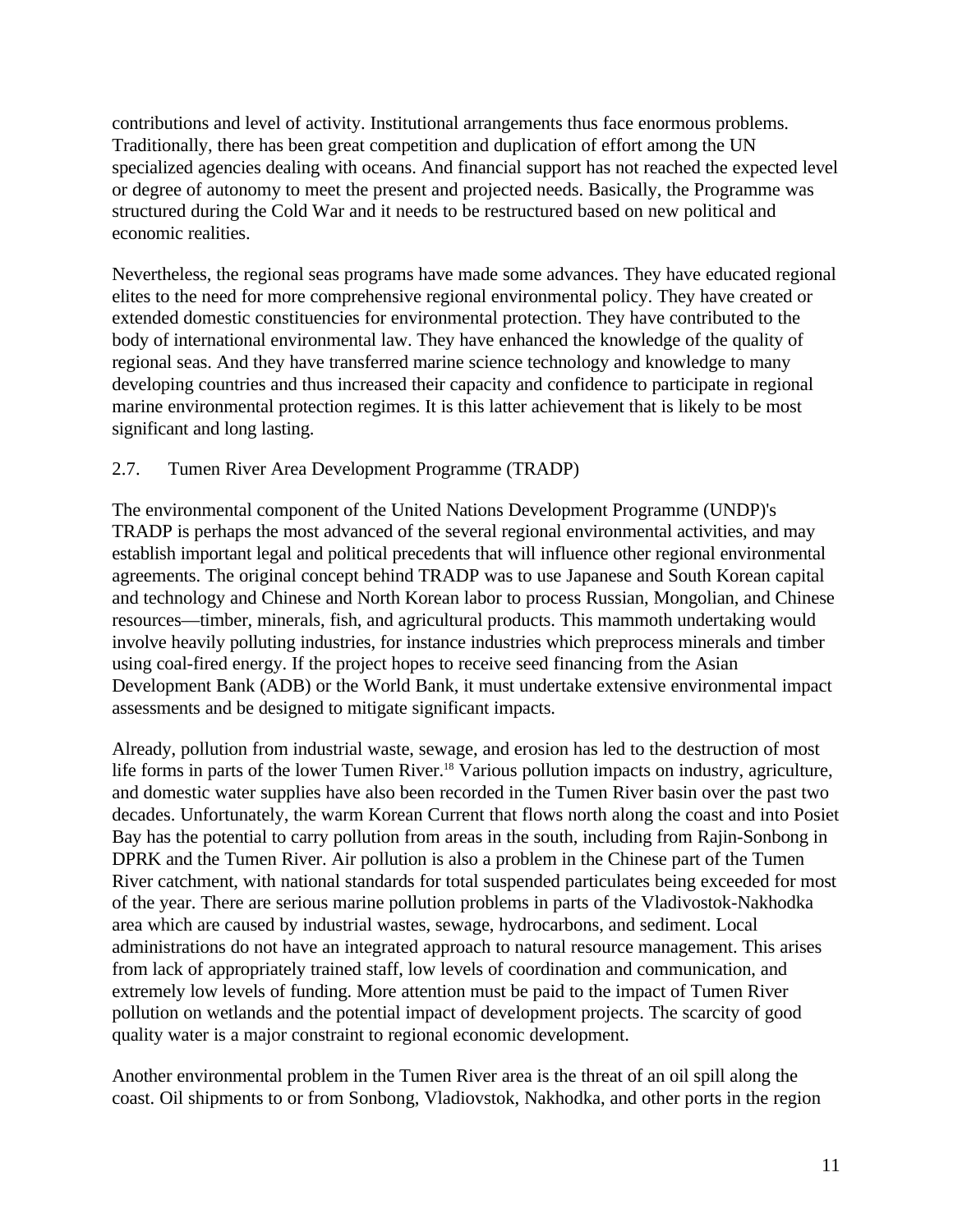run the risk of a major spill, which would be extremely serious for the ecology and marine fisheries. The wetlands serve as one of the most important staging sites on the East Asian/Australasian Flyway. Furthermore, there are two marine reserves off the Primosky coast and hundreds of thousands of birds breed or over-winter along the entire coast of the Khasan District in Primosky Territory. An emergency response system in the event of an oil spill is urgently needed.

For the purpose of attaining environmentally sound and sustainable development of the Tumen River area, and its northeast Asian hinterlands, members of the Tumen Consultative Commission signed a Memorandum of Understanding on Environmental Principles Governing the Tumen River Economic Development Area and Northeast Asia (MOU) in New York in 1995.

In the MOU, the member countries affirmed their intention to cooperate and coordinate with each other to protect the environment of the region, and more specifically they agreed:

- to undertake joint efforts in environmental data collection and analysis;
- to conduct joint regional environmental assessments evaluating the planned development of the area;
- to prepare a regional "Environment Mitigation and Management Plan" for Preventing Harm to the Environment;
- to cooperate in legal and institutional arrangements; and
- to conduct project-specific environmental impact assessment for any proposed development project in the region with potentially significant environmental impacts.

Since the signing of the MOU in December 1995, however, relatively little progress has been made in realizing the agreed goals and principles. While a Tumen Environmental Protection Working Group has been established, the main focus to date has been preparation of a submission to the Global Environmental Fund (GEF). The submission proposes development of a Strategic Action Programme (SAP) at a cost of approximately US \$5.5 million over a two year period. In accordance with the objectives of the GEF, the SAP will address global concerns in two fields: international waters and biodiversity. That is, it will address concerns incremental to or beyond what would normally be considered the responsibility of national governments.

With respect to the environment, there are three main areas for regional cooperation among TRADP Members:

- 1) cross-border environmental problems that create externalities or costs for neighboring countries, and that can only be solved by cooperation among the countries involved;
- 2) cross-border environmental assets that can only be protected by cooperation among the countries that share the asset, such as fish stocks; and
- 3) the common needs of the TRADP Members that may be more effectively met by joint action, such as common training needs.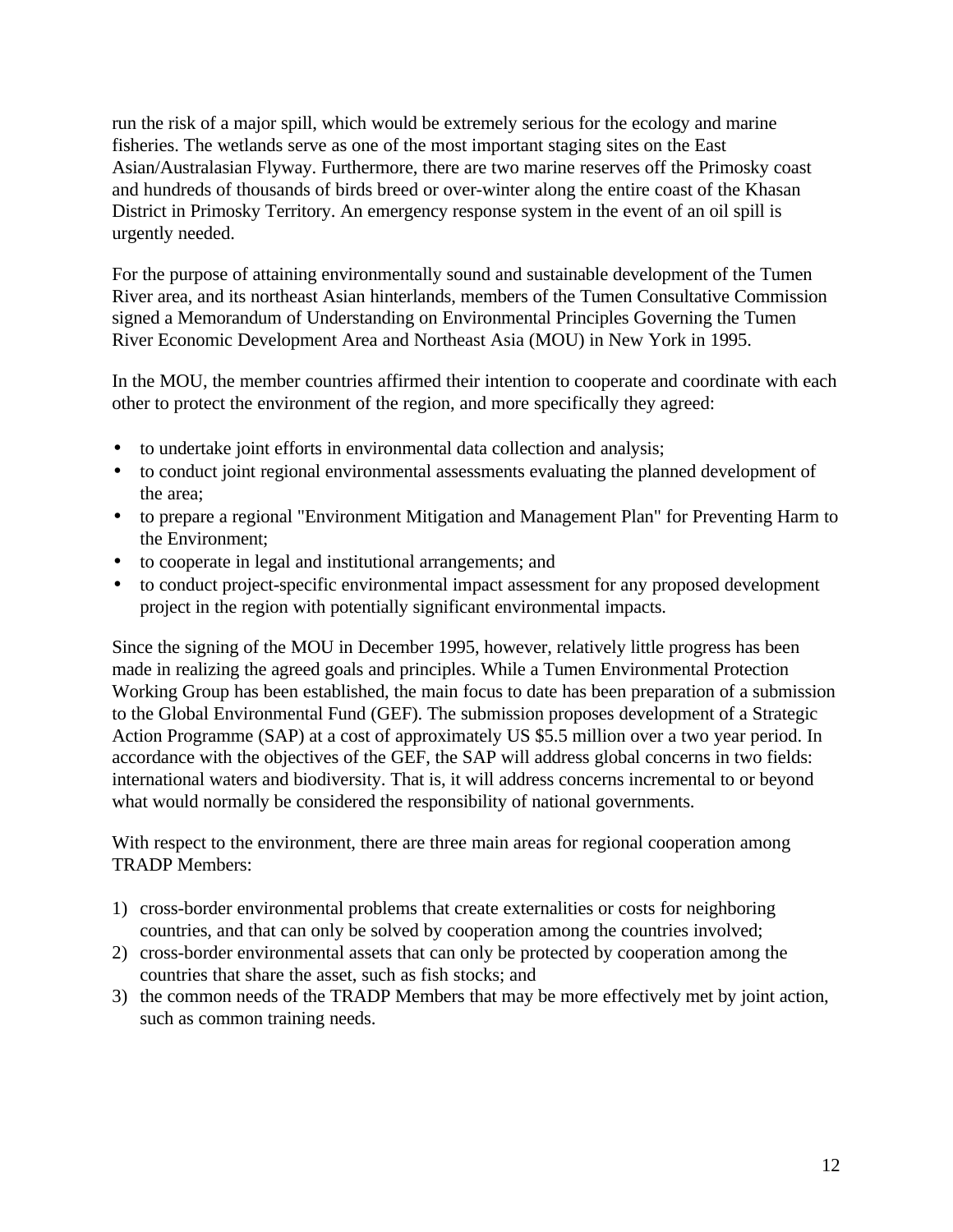## 2.8. Marine Scientific Research

Prospects for improved transnational cooperation may depend on better understanding of the impacts of pollution by both policymakers and the public. Monitoring and research would provide this critical information. And effective study of transboundary contamination requires a high level of cooperation and synoptic sampling to enable integration of data across the region.

## 2.9. Working Group for the Western Pacific (WESTPAC)

All Sea countries are members of the 10-nation WESTPAC which was established by UNESCO at its Tenth Assembly in 1977 to plan and coordinate multilateral ocean science programs. WESTPAC has focused on intercalibration exercises, with the collaboration of the Global Investigation of Pollution in the Marine Environment (GIPME) and the International Oceanographic Commission (IOC) Group of Experts on Methods, Standards, and Intercalibration (GEMSI).

The goals of WESTPAC are:

- define regional problems and develop marine scientific research programs
- implement IOC global marine scientific research programs at a regional level
- facilitate the regional exchange of scientific data, especially to developing countries.

To achieve its general objectives, WESTPAC identified nine projects at its meeting in Hangzhou, China in February 1990, and adopted a Medium Term Plan (1991-1995). These nine projects were: Ocean Science in Relation to Living Resources; Marine Pollution Research and Monitoring Ocean Dynamics and Climate; and Ocean Science in relation to Non-Living Resources.

Progress has been slow and sporadic. The organization involves scientists only and some mutual suspicion still hinders data sharing. No real multilateral cooperative scientific effort has yet been undertaken which simultaneously involves all Sea countries.

## 2.10. North Pacific Marine Science Organization (PICES)

This organization has goals, objectives, interests, and scientific projects similar to some of those of WESTPAC and NOWPAP.<sup>19</sup> These include data and information exchange, common assessment methodology for marine pollution, marine pollution monitoring techniques (e.g., mussel watch, sediment monitoring), land-based sources of pollution, fluxes and their impacts on the marine environment, cross-boundary transportation of contaminants from the Northwest Pacific region to the open ocean, intercalibration exercises and development of environmental criteria and standards. PICES/Marine Environment Quality Scientific Committee will focus on algal blooms and priority chemical and biological contaminants in the whole North Pacific region.

2.11. UNDP/GEF Program on Prevention and Management of Marine Pollution in East Asian  $S$ eas<sup>20</sup>

In response to a number of requests from East Asian nations regarding management of the marine environment, the United Nations Development Programme, Regional Bureau for Asia and Pacific,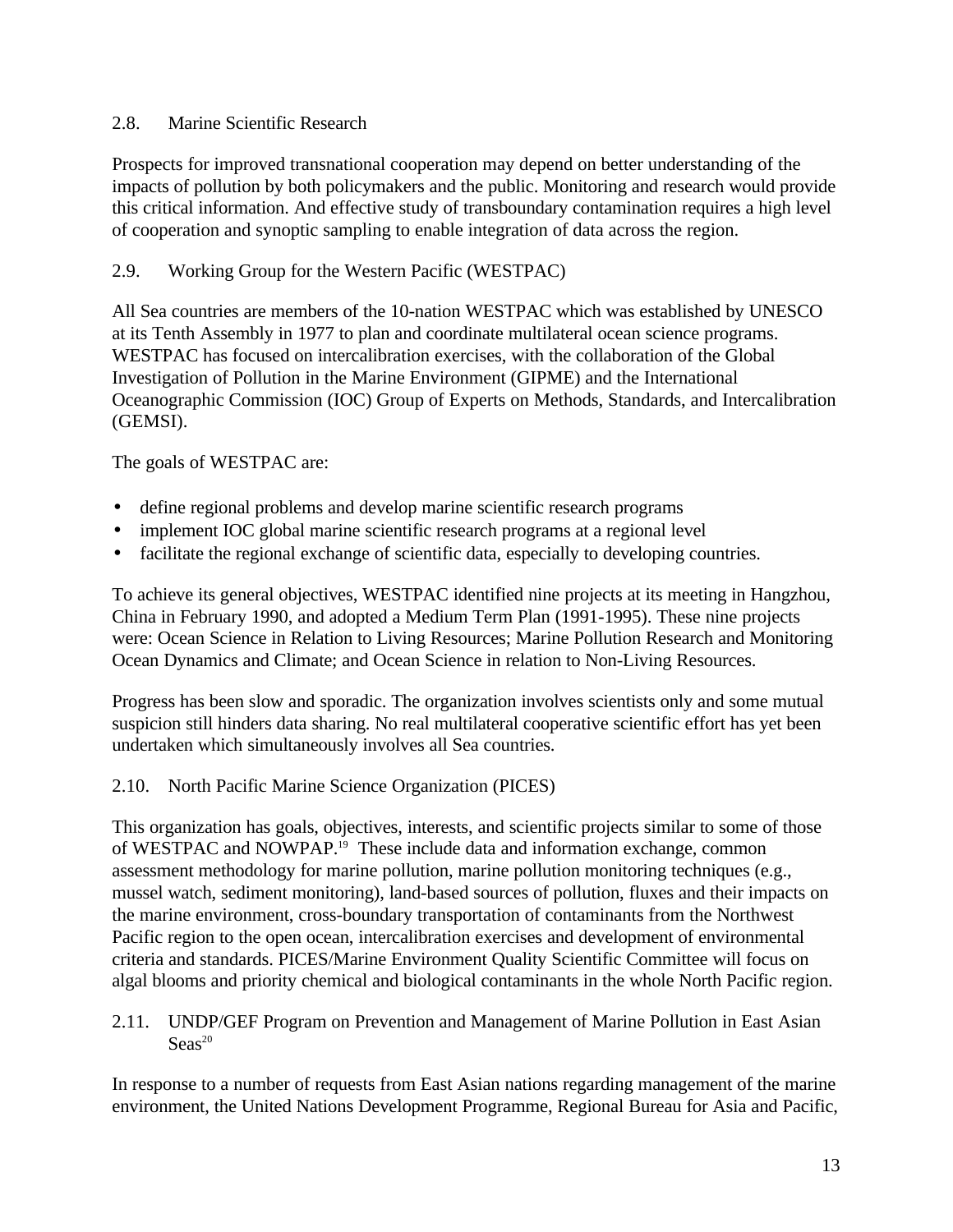Regional Programme Division with support provided from the pilot phase of the Global Environment Facility developed a program entitled Prevention and Management of Marine Pollution in East Asian Seas. The countries included in this regional program are ASEAN (Burma, the Philippines, Malaysia, Indonesia, Brunei Darussalam, Singapore, Thailand, and Vietnam), Cambodia, China, and North Korea. The initial approved budget was US\$8 million with an additional cost sharing contribution from the Government of Australia of A\$5 million.

The long-term objective of the program is to support the efforts of the participating Governments in the prevention, control and management of marine pollution, at both the national and regional levels, on a long-term and self-reliant basis. The program concept includes four main project areas, defined by the following objectives:

- 1) to assist in the prevention, control and management of marine pollution problems through proper assessment of the state of marine pollution, including the effects of marine, coastal, and other land-based activities on biodiversity and environmental quality;
- 2) to assist in the development of policies, plans, and programs on prevention, control, and management of marine pollution including measures for their support and implementation at both the national and subregional levels;
- 3) to strengthen national and subregional institutional infrastructures and implementing mechanisms, and upgrade technical skills and management capabilities on prevention/control of pollution, management, and enhancement of the marine environment; and
- 4) to establish appropriate financial arrangements and/or mechanisms for the long-term sustainability and self-reliance of national and subregional efforts at protection of the marine environments.

North Korea subscribes to the objectives of this Program and participates on a case by case basis. It is particularly interested in the proposed network of information management and marine pollution monitoring centers and in assistance to upgrade the equipment and facilities of its West Oceanographic Research Institute.

## 2.12. Other Initiatives

While certainly falling short of regime status, there are a variety of general environmental initiatives in the region, but partly in deference to UNEP's NOWPAP, few specifically include marine environment on their agenda. Those that do are:

- 1) the Northeast Asia Regional Environment Plan produced by the Meeting of the Senior Officials on Environment Co-operation in Northeast Asia organized by ESCAP ("recognition of the problem of land-based ocean pollutants"), and
- 2) "polices regarding prevention of ocean pollution" in the Asia Foundation's International Symposium on Environmental Co-operation/Northeast Asia Environment Co-operation.

## 2.13. Fisheries

There is presently a web of nine bilateral fisheries agreements in force in Northeast Asia involving all the Sea region's governments in one or more agreement.<sup>21</sup> These agreements provide a solid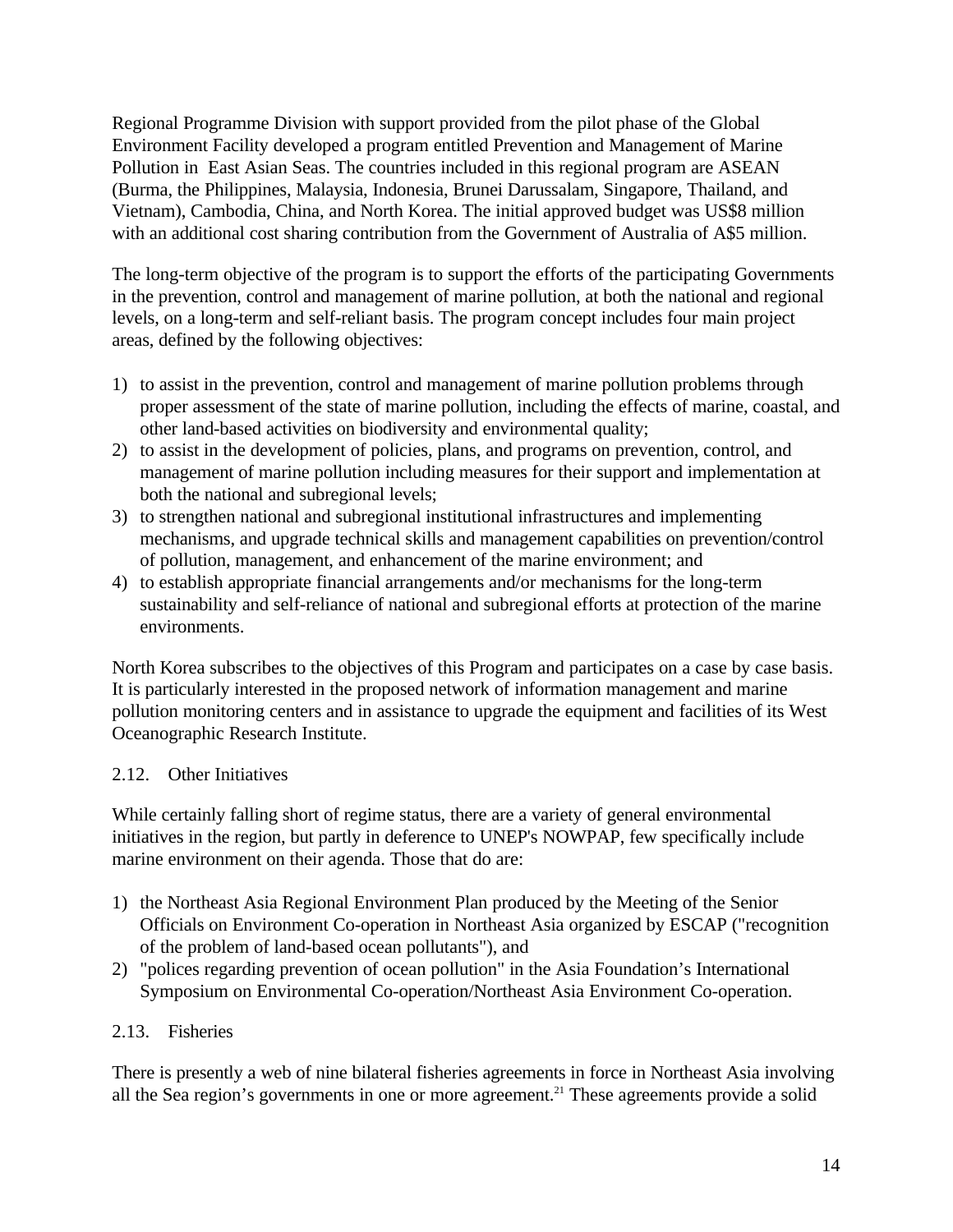background of experience on which to build a multilateral regime. An analysis of this web of agreements and arrangements reveals certain commonalities.

First of all, Northeast Asian countries do appreciate the value of scientific information and can act in multilateral concert when the stocks are threatened.<sup>22</sup> Except for the North Korea-Japan and Russia-Taiwan arrangements, all agreements established specific Fisheries Committees as advisory bodies. The committees hold joint annual meetings to discuss the state of the resources and fisheries and to revise the fishing conditions for the forthcoming fishing season. However, details of the discussions held or the documents used at such meetings are not made public.

Second, Japan is by tradition and mastery of techniques the most important fishing nation in the region, having achieved access to every other nation's resources. This importance is also demonstrated by the extent of its deployment and size of catch, and its bilateral agreements with every country. But because of the tenuous relations between Japan and several of the region's nations, these agreements are often between fishermen's organizations, rather than between governments. And these agreements apply more to bottom fisheries than to pelagic fisheries, which migrate and occupy different areas at different times for spawning and feeding.

Third, overall political relations provides the context for the agreements. For example, for the Sea, both the Japan-ROK and Japan-Russia agreements were reached within the context of the normalization of respective bilateral diplomatic relations. In both cases, the fisheries talks affected and were affected by the negotiation of overall diplomatic relations. Despite their overall shortcomings, the Japan-Russia and Japan-ROK fisheries regimes have provided a modicum of stability and predictability to fisheries relations in the postwar period. The annual fisheries committee meetings under the two regimes have allowed fisheries experts from the countries involved to exchange their respective assessments of the fisheries stocks concerned and to recommend to their governments acceptable, if not optimal, levels of fishing effort and regulatory measures necessary to achieve those levels in theory, assuming there is no or little noncompliance. Thus, negotiations between government representatives, occasionally including cabinet ministers, have managed to produce mutually acceptable agreements and the whole process has thus forced the governments to coordinate to some degree their respective policies.

Fourth, other than the declaration of fisheries and exclusive economic zones, probably the single most important development that has affected the bilateral fisheries relations between Japan and Russia and between Japan and South Korea has been the expansion of the fishery industry in Russia and South Korea since the 1970s. Although these two fisheries regimes have shown sufficient flexibility to accommodate these trends, the consequences for Japanese fishermen have been painful.

Despite this web of bilateral arrangements, the current fishery regime in the Sea is insufficient, fragmented and antiquated. Although the Sea entities have undertaken unilateral measures to regulate foreign fishing in their coastal waters,<sup>23</sup> none of the regulatory regimes include all coastal or fishing nations, nor is any state a party to all the agreements. Because of overlapping claims and unresolved boundaries, there is no clear dividing line for national fisheries areas. And geographically, none of the bilateral agreements take into account all of the region. Thus, there is no forum wherein all Sea fishing nations can meet to discuss the distribution of catches.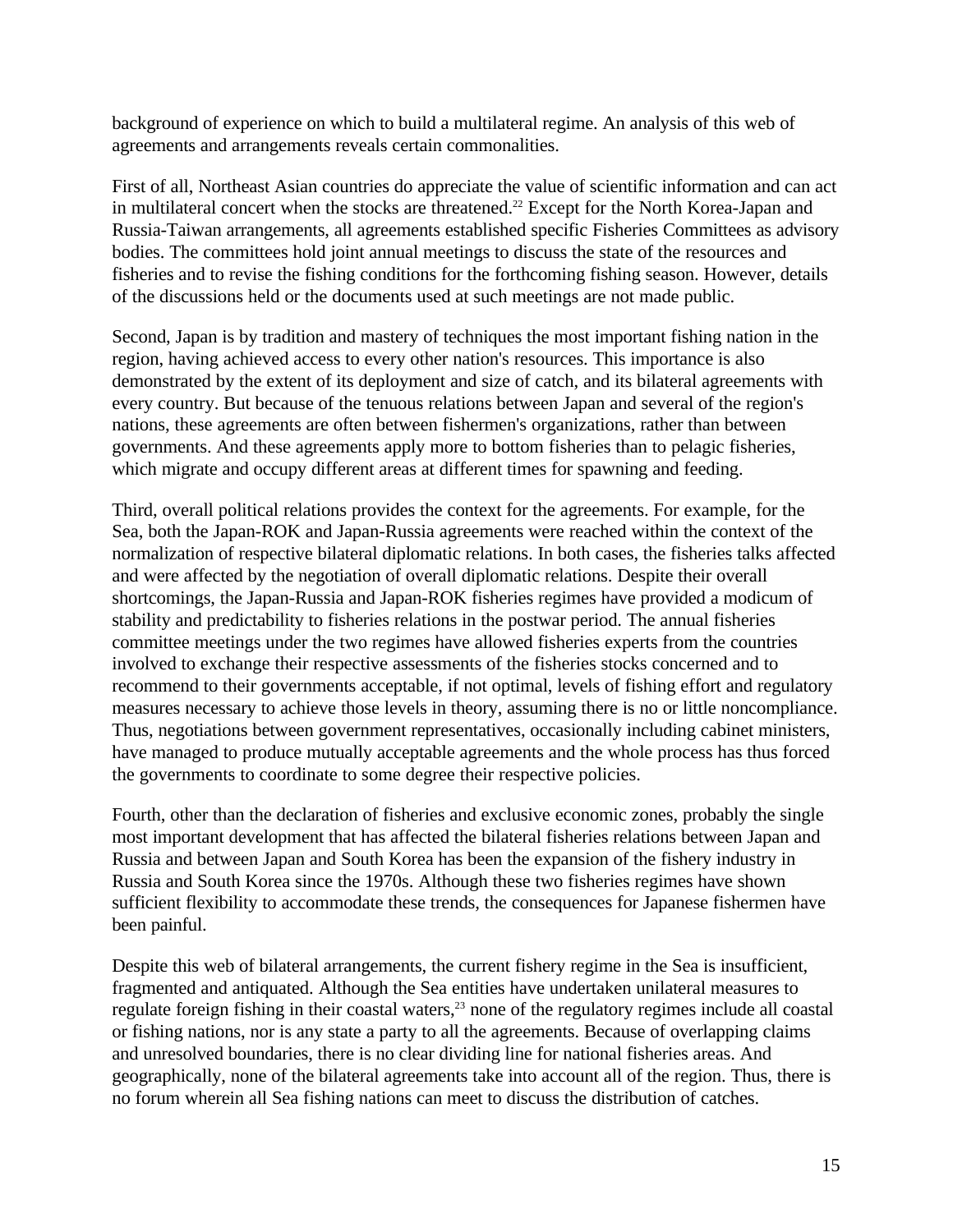Under the present de facto regime, coastal states have attempted to reserve coastal fisheries for their own fishing interests. The bilateral agreements make some modest attempts to indicate sharing of catches within jointly regulated areas or to limit effort in order to stay within catch quotas for designated areas. But direct discussion of allocations would entail reviewing systematically the existing de facto allocations and re-examining the legal regime in the area with respect to fishing rights. Discussion of shared stock questions in the Sea would also require the involvement of North Korea. This situation creates the possibility of eventual competitive bidding for quotas which could undermine stock management.

It also constrains sharing of scientific information. The bilateral fisheries commissions established under the agreements generally do not publish their decisions or results of scientific deliberations for peer evaluation or general public information. Without information on the basis for the decisions made, the necessity of and rationale for the regulations cannot be fully understood, nor can their success be evaluated.

Despite some advantages (namely, until recently, the lack of overt conflict due mainly to selfrestraint) the present regime is fundamentally flawed in terms of fisheries management. Few species can be managed by only one country. Although the stocks are often transboundary in distribution involving two or more states, there is no corresponding multinational body to manage them. And the parties concerned often produce significantly different resource assessments. Japan is a fisheries hegemon, with a virtual monopoly of quality information—although there remain significant knowledge gaps regarding stocks in the Sea. Theoretically this system—an interlocking web of bilateral agreements dominated by one nation—although perhaps inequitable, could successfully manage the region's fisheries, particularly if hidden factors serve to make the regime more equitable. But the advent of UNCLOS, the extension of jurisdiction, development of China's and North Korea's offshore fishing capability, utilization of unconventional species, and the full or overexploitation of most stocks indicate a need for regime change.

Indeed, failure to agree on a modus operandi for Tokdo/Takeshima and the surrounding waters and thus on a maritime boundary led in January 1998 to Japan's unilateral termination of its fisheries agreement with South Korea. South Korea then lifted all restrictions on South Korean fishing boats operating in Japan's claimed waters. In response, Japan began arresting South Korean boats fishing within its territorial seas. This in turn inflamed the South Korean public, resulting in anti-Japanese demonstrations and calls by politicians for South Korea to recall its ambassador to Tokyo.<sup>24</sup>

# **3. Problems and Inadequacies of Existing Regimes**

## 3.1. Redundancy

There is considerable redundancy of activities envisaged under the auspices of WESTPAC, UNDP/GEF, PICES, and NOWPAP. WESTPAC anticipates conducting training in the modeling of coastal circulation in order to predict and control accidental oil spills. It is also developing a WESTPAC Action Plan as a follow-up to UNCED. Both activities appear to be similar to activities contemplated by NOWPAP. However, WESTPAC activities can also complement the strong national marine scientific and technological capabilities in Sea states. Moreover,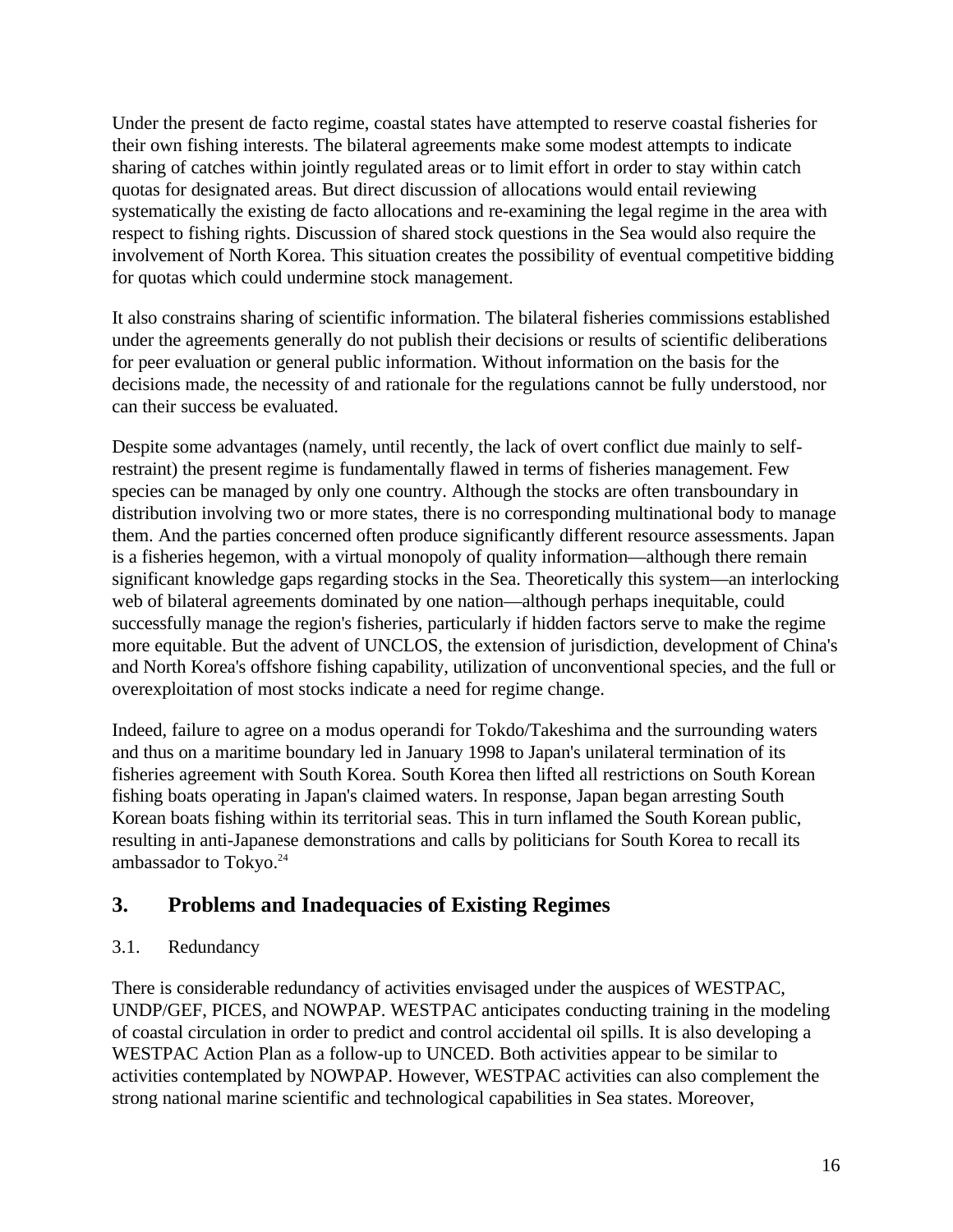WESTPAC's SEAWATCH program may be helpful in the implementation of NOWPAP. Work by Sea WESTPAC members (which are also members of NOWPAP) on continental shelf circulation, ocean dynamics, paleogeographic mapping, tectonics and coastal zones, and on musselwatch and harmful algal blooms are implemented on a western Pacific-wide basis without subregional focus. The objectives of the UNDP/GEF Program also seem to greatly overlap those of the NOWPAP and the Program also includes North Korea and China in its terms of reference. A mechanism may be needed to coordinate WESTPAC and UNDP/GEF activities with NOWPAP, similar to the Coordinating Body on the Seas of East Asia (COBSEA) operative in Southeast Asia.

## 3.2. Insufficient Knowledge and Awareness

The concept of the EEZ is not yet ingrained in the psyche of policymakers. Problems are most likely to arise in waters close to land, and national attention is therefore concentrated on protecting the health of the coastal waters rather than offshore areas, especially in semi-enclosed seas like the Sea. Moreover, countries generally resist involvement of other nations in their coastal waters, no matter how well-intentioned. And aside from physical and ecological degradation of the coastal and near-shore zones, and of course, nuclear waste dumping and massive oil spills, continuous pollution from land-based sources is at present the single most important threat to the Sea marine environment.

Prospects for improved transnational cooperation in environmental management depend upon better understanding of the causes and consequences of marine pollution in open-sea areas. Indeed increased knowledge is extremely important to the creation of regimes and accounts for the expansion and strengthening of marine pollution regimes worldwide.<sup>25</sup> The most successful efforts to deal with marine environmental problems appear to have been carefully nurtured with simultaneous institution-building, scientific, and treaty-drafting activities at the regional level. But this can come about only with strong and sustained littoral state support and state or international organizational leadership. Environmental consciousness in the region must be further raised, new institutional arrangements developed, and new economic theory applied, incorporating environmental benefits and pollution costs. Laws must be harmonized and cooperative monitoring achieved, particularly regarding future industrial development. Particular emphasis should be placed on ocean dumping, red tides, oil transports, and the environmental hazards of nuclear power and dumped nuclear waste.

## 3.3. Different National Perspectives

The Sea countries have fundamental differences in their approaches to regional cooperation in environmental protection.<sup>26</sup> China believes such cooperation should focus on urgent issues industrial pollution, soil erosion, desertification, decrease in agricultural output, marine pollution, and depletion of marine resources. China prefers an informal mechanism to facilitate periodic meetings and exchange of relevant information and personnel in environmental management; legislation; pollution control; monitoring and data collection; resource accounting, pricing policy, and economic incentives; joint research on hazardous waste, acid rain and environmental management; pilot projects on desulphurization in power plants, toxic and hazardous waste treatment facilities, the prevention and control of lake eutrophication; and the prevention of marine pollution. Further, it believes the developed countries in the region and international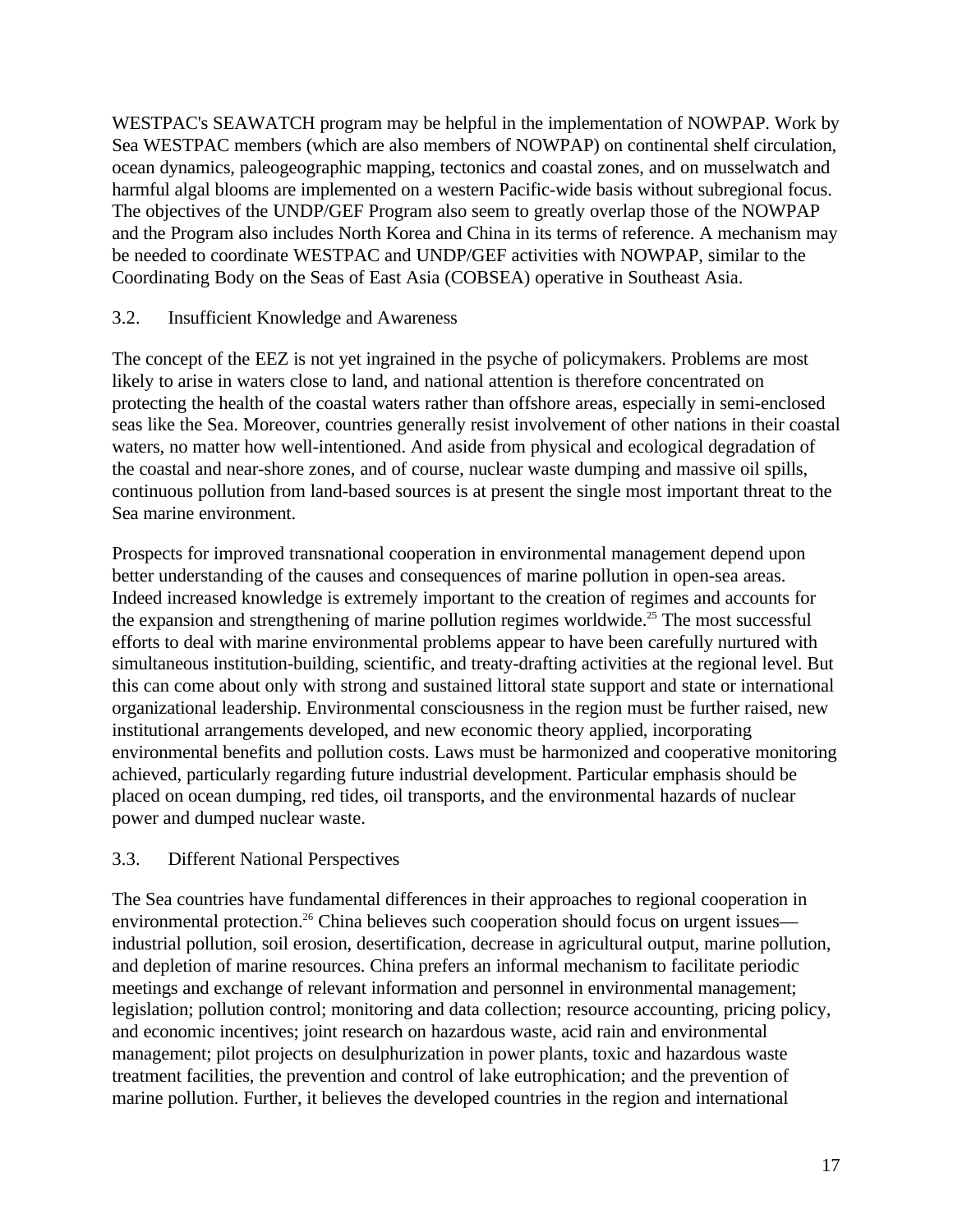institutions should contribute technical and financial assistance to projects in these issue areas. This position may reflect in part the fact that China is more an exporter than an importer of pollutants. Indeed, China considers transboundary environmental issues to be quite sensitive.

Regarding the establishment of a forum for regional environmental cooperation, Japan prefers to start with an exchange of information and knowledge and then to gradually move to policyoriented dialogue on common environmental concerns. Japan does support the establishment of a central secretariat to organize meetings, publish a newsletter, and administer subcommittees which would handle concrete issues. But Japan feels that the establishment of a framework for implementation of multilateral cooperation will take a long time. Indeed, Japan feels that discussions on a new institutional mechanism are premature and that it is preferable to implement bilateral programs. Japan has suggested four priority areas for environmental programs—regional marine conservation, acid rain, and air and water pollution.

Japan opposes a regional forum composed solely of officials of environmental agencies, because it feels economic ministries must also be involved. Further, Japan is concerned that any regional environmental cooperative body not become just another channel for its largesse. Rather it should spawn concrete projects involving sharing of domestic experiences, monitoring of the regional state of the environment, and transfrontier pollution. Also such projects should not duplicate Japan's existing bilateral and multilateral assistance projects, including the existing UNEP Environmental Technology Centers in Osaka and Shiga.

Russia clearly requires financial assistance to protect its environment. It prefers ecosystem management and more practical and action-oriented cooperation programs.

South Korea emphasizes the necessity of regional cooperation for environmental protection. South Korea feels such cooperation should include both technical projects as preferred by China, and environmental management projects such as a joint survey of the state of the environment as preferred by Japan. Indeed, South Korea has attempted to arbitrate between China and Japan by proposing a top priority project of energy and air pollution. South Korea also supports a coordinating mechanism for environmental assessment and management which would channel financial assistance from UNDP and ADB, and institute regional projects. South Korean priorities include transboundary air pollution, marine pollution, capacity building, technical cooperation and waste management. It is also concerned that the many initiatives on environmental cooperation in Northeast Asia be harmonized.

The most formal forum—the Senior Officials Meeting—has revealed the sharpest differences. China opposes a focus on transboundary air pollution; Japan opposes new institutionalization of cooperation, and providing financial assistance to it; and South Korea supports both approaches. These disparate positions may be explained in part by the perceptions that China is more an exporter than an importer of pollutants; Japan is an exporter notably with oil that may be spilled from its tankers and its effluent from nuclear power plants; and South Korea is perhaps more an importer than an exporter of pollutants. Russia certainly exports more marine pollutants and North Korea probably exports more than it receives. Thus at this stage, less formal fora are more acceptable because they do not produce highly binding mechanisms. Although inconsistencies and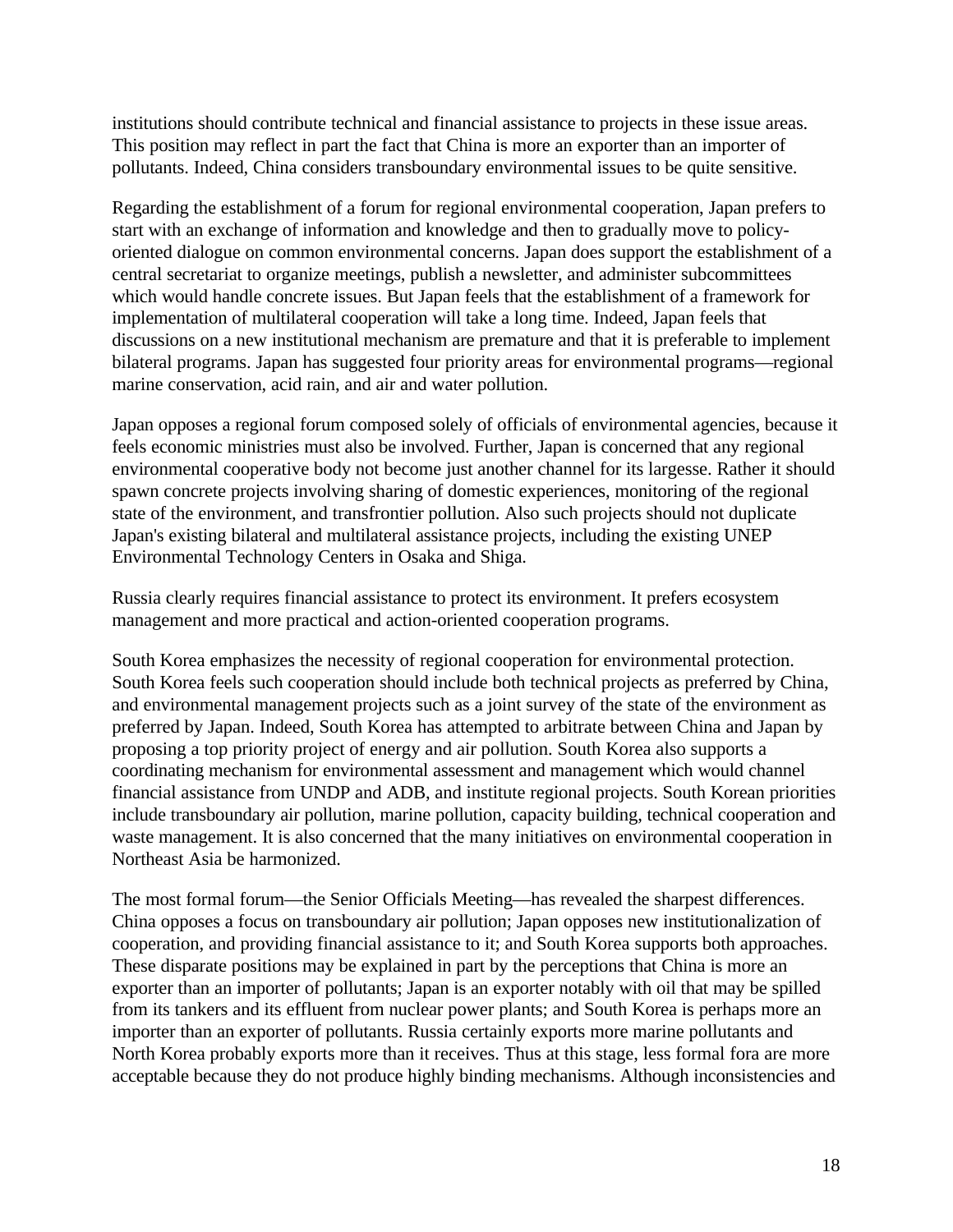overlaps exist, different fora may actually play complementary and reinforcing roles and thus support a trend towards establishment of an efficient cooperative regional mechanism.

## 3.4. Institutional Inadequacies

In few other semienclosed seas are multilateral measures for marine pollution control as deficient as those in the Sea. Indeed beyond coastal waters, most of the Sea is a "mare nullius" in terms of marine environmental protection.<sup>27</sup> In the terminology of international relations theory, international anarchy prevails.<sup>28</sup> Nevertheless, sensitive political relations and uncertain boundaries have not been conducive to information-sharing and cooperation on many matters, let alone the environment. This situation has made it difficult to evaluate the nature and extent of support for international environmental activities or even national positions thereon.

There is a general dearth of capacity and will to cooperatively monitor marine pollution. There is no formal infrastructure to bring about the critical mass of international collaboration and cooperation in monitoring and research activities that would delineate the spatial distribution of a contaminant and its subsequent effects, and, in particular, whether it would cross national boundaries. The lack of such a structure prevents the development of well-coordinated cooperative baseline studies and coordination in emergencies (such as a spill of oil or other toxic and hazardous materials). Monitoring and research programs are ineffective because they stop at artificial, politically-determined borders, rather than at a physical or chemical border. There is a discrepancy among the countries in the level and effectiveness of marine pollution monitoring and research in support of regulation. Japan is clearly far superior in terms of marine environmental knowledge and technology. Russia may have the capability but not the will nor the means to fully utilize it. Comprehensive marine research programs in South Korea have begun more recently. It is unknown but doubtful if North Korea has undertaken such activities.

Except in response to occasional tanker accidents that have destroyed coastal fisheries and aquaculture areas, and severe public health effects from untreated industrial effluents, there has been only minimal overt recognition by the Sea coastal states in recent years of the long-term effects of land-based, vessel, and air-borne pollution on people and the marine environment. Scientific questions on factors affecting the health of marine species and ecosystems are poorly articulated, and the relevance of national laws and policies to regional environmental protection has not been seriously considered by the coastal states. Indeed, a review of national legislation shows little evidence of laws and regulations being developed with specific relevance to natural features or processes that may affect pollutant transport, circulation, transformation, and dispersion. Laws and policies are couched in terms that separate legal justification and intent from the reality of people, ecosystems, and place. This is not unique to this region but is more important here, because the apparent failure to relate law more directly to nature through improved scientific understanding supports a general impression of regional disinterest in marine environmental issues.<sup>29</sup>

Moreover, the degree of concern with marine pollution is quite varied, and actual practice is even more diverse. Japan is clearly the leader in marine pollution policy and prevention in the Northeast Asian region, but even it is now backsliding in policy and enforcement. Marine pollution awareness and prevention are much more recent phenomena in China, South Korea, and Russia,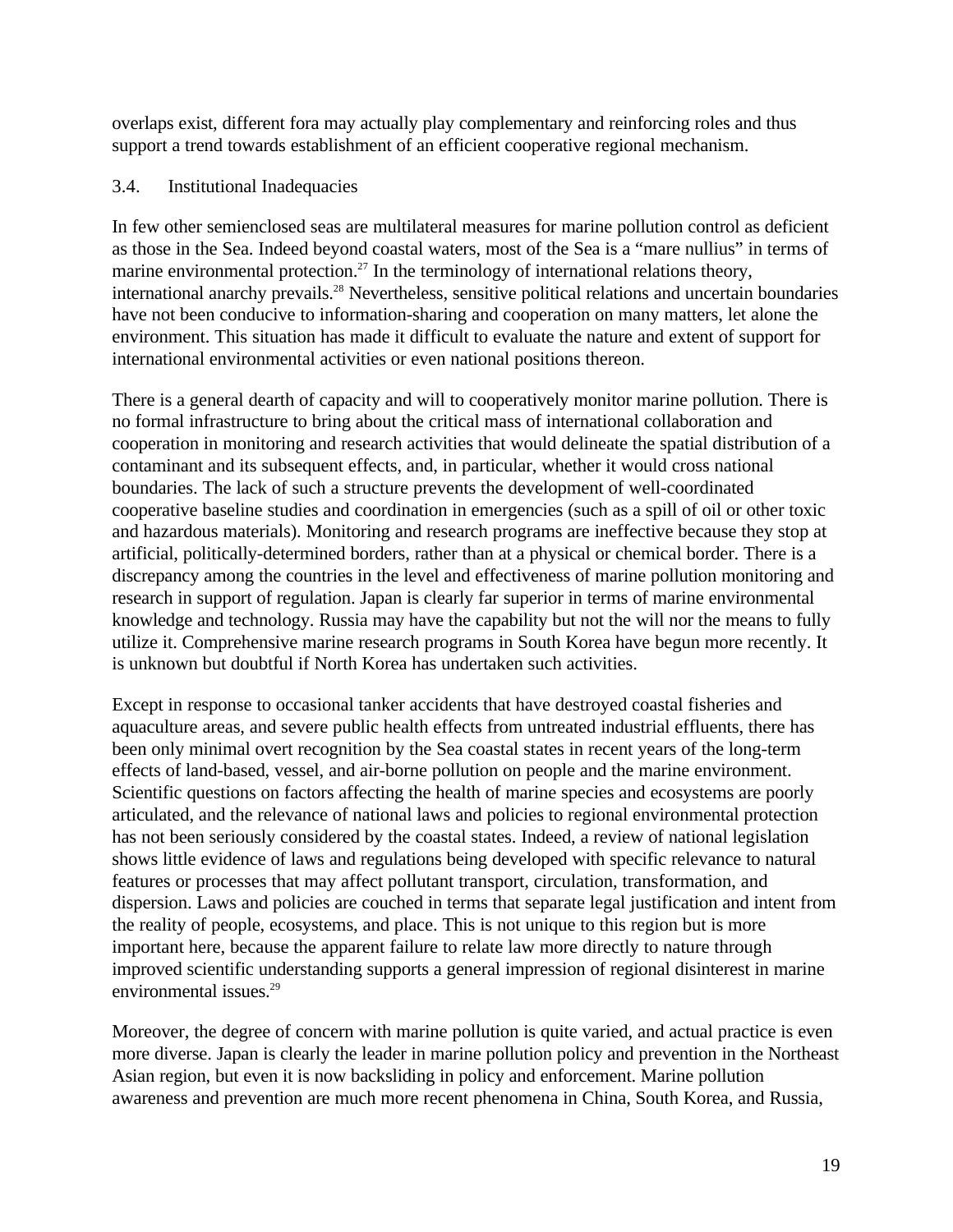and although their laws and regulations are sufficiently strict, there is a wide gap between the law and its implementation and enforcement. Although marine pollution is becoming a critical problem in these countries, industrial and economic growth remains the dominant national ethos.

Efforts to implement unfamiliar and untried regulations have had mixed results. In some cases, planners and policymakers have made ad hoc modifications of traditional criteria for selecting development priorities and allocating funds in the face of the possibility, if not the reality, of environmental regulation. Thus organizational and institutional arrangements for managing marine environmental protection have become ad hoc and variable. This variability has in turn reduced the governments' willingness and ability to understand and regulate marine pollution and resource conservation.

Uncertain jurisdiction due to the lack of agreed EEZ boundaries in the Sea complicates any effort towards cooperation and perhaps necessitates the involvement of an international organization as an intermediary or coordinator. All littoral states have now declared 200 nm Exclusive Economic Zones (EEZs). But the unwillingness of some to specify the limits of their claims causes uncertainty and tension. Yet modeling of hypothetical oil spills from point sources in the Sea and experience with real spills like the *Nakhodka* demonstrate that such spills can easily cross claimed maritime boundaries and eventually impact valuable and vulnerable marine resources—fisheries, coastal aquaculture, fragile wetlands, fish spawning grounds, and endangered species such as seabirds, whales, seals, and porpoises.<sup>30</sup> If jurisdiction is uncertain, so may be the responsibility for cleanup and compensation. Thus, a major transnational environmental disaster such as the *Nakhodka* brings into focus questions of jurisdiction and responsibility. Cooperation and a coordinated effort to clean up such a spill can be hampered. Movement of personnel and equipment across a hypothetical median line without prior permission—even for the express purpose of combating marine pollution—could be constrained or even provocative. South Korea and Japan have both established and used dump sites in areas of uncertain or overlapping jurisdiction in the Sea. Agreement on dump sites and cooperative monitoring thereof is advisable.

In summary, there was, and still is, except in some heavily polluted coastal areas, little public awareness of the importance of marine environmental protection, and central governments still tend to see environmental problems as peripheral issues to be acknowledged but effectively ignored. Whatever attempts were made to draft regulations have been hindered by the need to balance the interests of competing national and province-level sectors, such as coastal and offshore shipping interests, fishing and fish processing enterprises, coastal inland development construction and water conservancy bureaucracies, port and harbor administrations, and agriculture and industrial ministries.

Thus, the main constraints to regional cooperation in marine environmental protection are poor political relationships and environmental apathy. Addressing transboundary pollution, coordination of regulations and their implementation, and prevention of a "tragedy of the commons"<sup>31</sup> are the most pressing issues. Two trends are relevant for the Sea: increasing marine pollution with concomitant damage to living resources, and a growing environmental consciousness which may spill over into the marine sphere. What is not clear is whether warming political relations and increasing environmental consciousness will overtake and mitigate an environmentally damaging ethos before irreversible damage is done.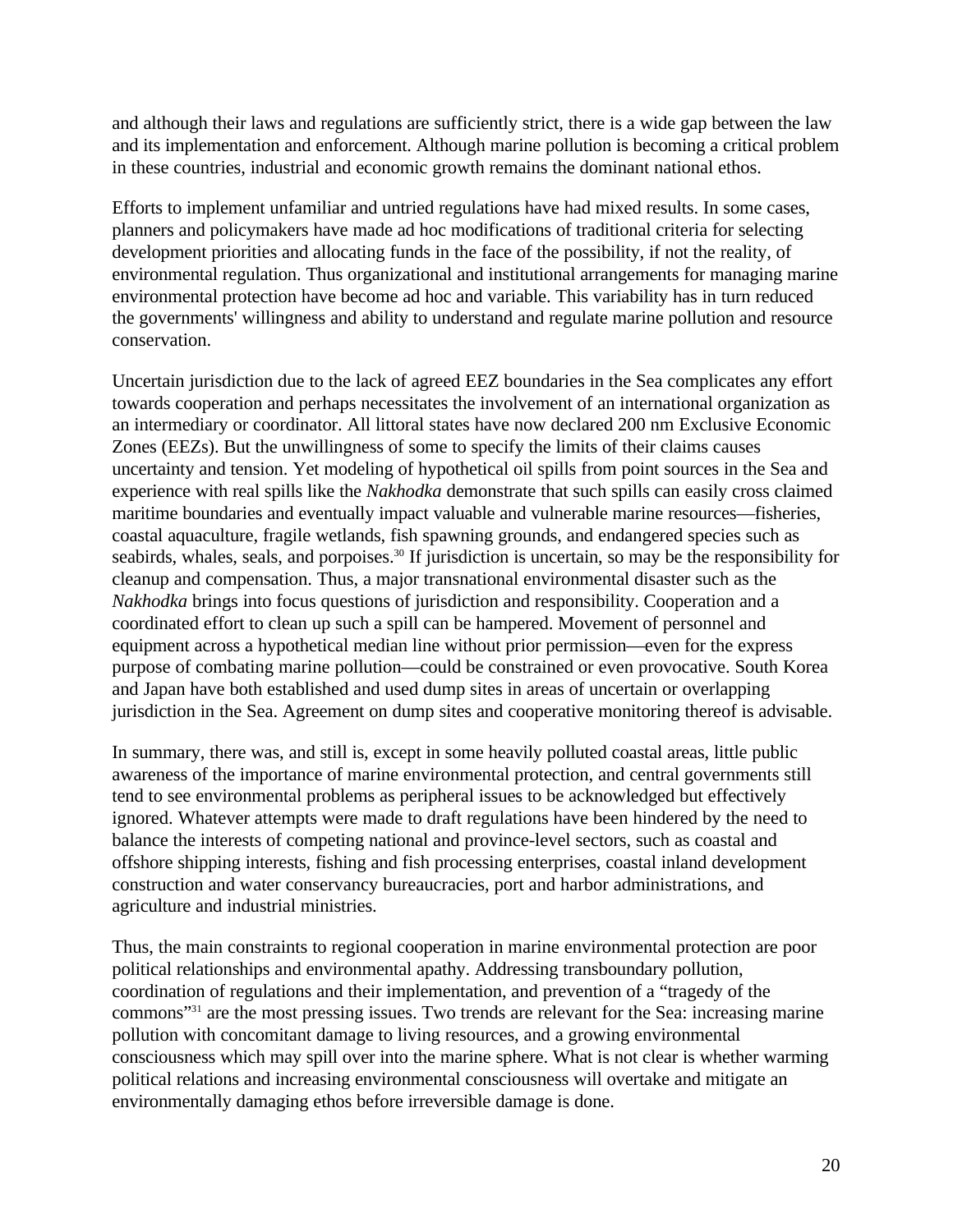## **4. Japan, the US, and a Regional Marine Environmental Protection Regime**

Despite the relatively poor record of the region's entities in joining or adhering to international conventions protecting the marine environment, the new environmentalism combined with the muting of the Cold War in Northeast Asia has stimulated a proliferation of multilateral discussions and program proposals for environmental protection. However, the motives and rationale for these new initiatives may be broader than concern for the environment. By calling attention to politically benign but mutually threatening environmental issues, states sometimes can achieve broader objectives. For example, North Korea sees cooperation on environmental issues is one way of reducing tension in the region. Indeed, although marine environmental protection is a minor peripheral issue in relations among the East Asian coastal states, negotiations or provisional agreement on environmental questions may permit parties to avoid more controversial issues such as boundary delimitation. It can be argued that since the prevention of pollution of an international space such as the ocean cannot be adequately managed by individual ocean users, this situation is an incentive for states to resolve this "dilemma of common aversion" by establishing a regime of joint decision making to coordinate their restraint in the common use of the ocean.<sup>32</sup> New norms have been created and need to be operationalized,<sup>33</sup> e.g., the obligation to protect and preserve the marine environment; the duty not to transfer or transform pollution, and the human right to a quality marine environment. Others are evolving, e.g., the obligation of monitoring and environmental assessment, and of providing technical assistance to developing countries for the protection and preservation of the marine environment.

There is also a slowly growing realization that regional cooperation can bring economic benefits from: knowledge spillovers and accelerated learning curves; economies of scale in data collection and information management, including storage and dissemination; economies of scale in scientific, managerial and administrative training; better and cheaper enforcement mechanisms; economies of agglomeration (the creation of one or more centers or fora for regional environmental management) including knowledge spillovers, reduced transport costs, and cheaper inputs; reduced transactions costs of trade and investment stemming from a common environmental regulatory framework; resource pooling; and elimination of regional standardslowering competition.

Japan and the United States should collaborate to encourage and support a formal marine environmental protection regime for the Sea. This regime would be the integration of many building blocks which could be the focus of interrelated U.S.-Japan initiatives. The ideal regime must satisfy many theoretical needs as well as national interests. Above all it should rectify existing inadequacies. It should rationalize the redundancy of the existing and proposed international programs. It should provide the consultative channels or infrastructure for cooperation to provide synchronic monitoring, coordinated baseline studies, and prevention and clean-up of transnational pollution. It should coordinate policies and regulations for national zones and tailor them to fit natural features and processes, e.g., current systems and ecological zones—nearshore, offshore, temperate, and boreal. It should foster coordination and sharing of results of research in individual zones. It should serve to educate the public and policymakers as to the causes and consequences of marine pollution and thus even up the degree of knowledge and concern among the various countries, particularly for the offshore living resources and ecosystems.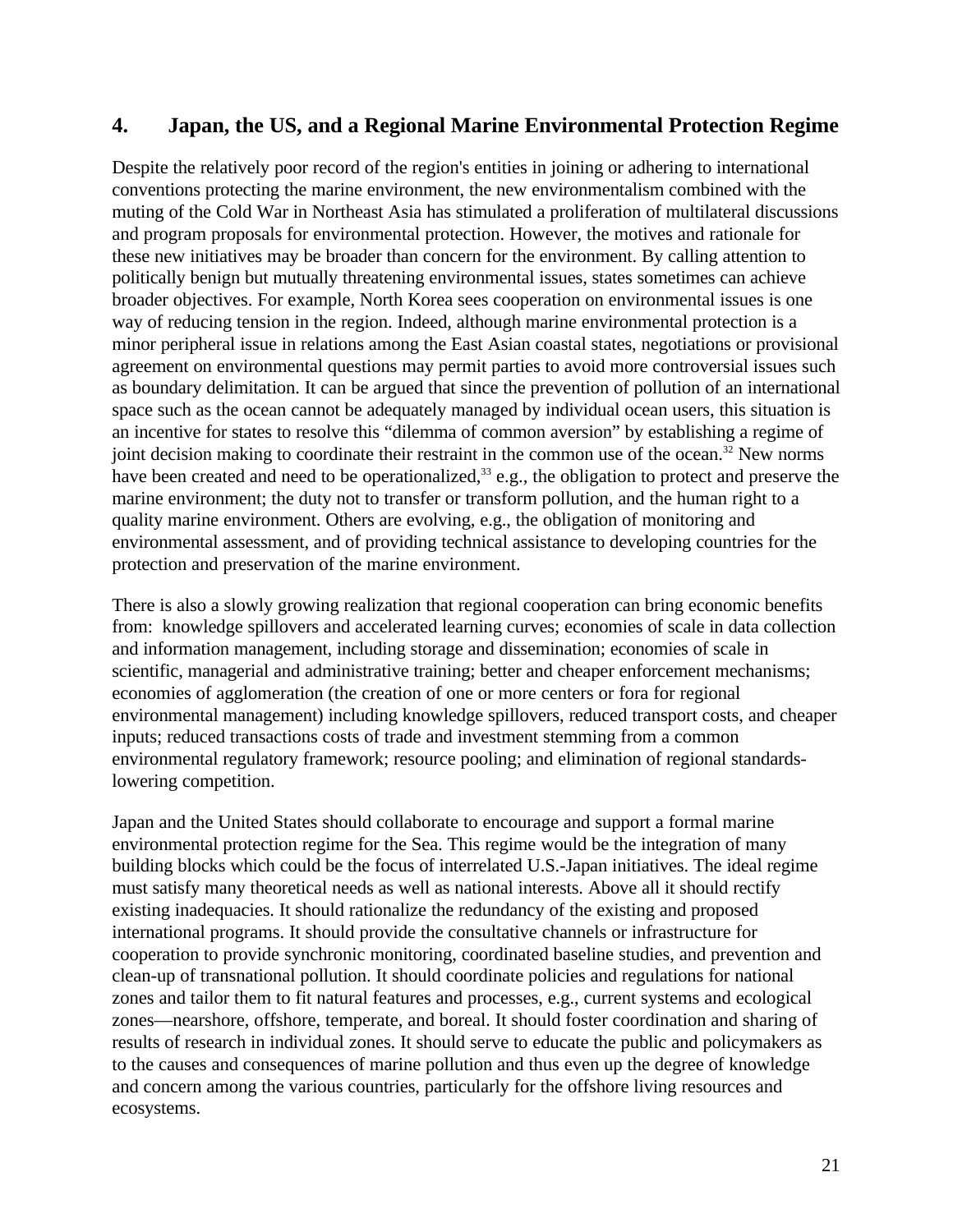Perhaps most important, it must provide opportunities to upgrade the capacities of North Korea and China to assess, monitor, prevent, control, and combat marine pollution. Without this assistance, North Korea and perhaps China may not be able to participate effectively in negotiations and ensure their concerns are reflected in policy formulation and would thus be less likely to comply with resultant agreements. Indeed such assistance may be the major incentive for North Korea, China, and perhaps Russia to participate in the regime. And Japan and South Korea may be motivated by the opportunity to establish a stronger relationship with North Korea. Moreover the increased scientific knowledge can reduce ecological and economic uncertainty regarding the distribution, effects, and costs of pollution. This could, as in the Regional Seas Programme for the Mediterranean, mitigate the developing country fear that developed countries are trying to make them pay for pollution caused by the developed countries, and to make them less competitive by diverting resources from economic development.

There is a convergence of factors which makes formation of a marine environmental regime in the Sea more likely now than ever. Only four states actually border the Sea, thus lowering the complexity of the bargaining process. First, there is a growing recognition that successful efforts in environment regimes could have spill over effects to other spheres closer to the core of international relations, such as security and trade. Its unsettled maritime frontiers may offer an opportunity for innovative management approaches. The interconnectivity of the waters and their biota, including fisheries resources are increasingly apparent. Moreover, the Sea is considered relatively unspoiled and therefore a prime candidate for preservation. The nuclear waste disposal controversy and the *Nakhodka* spill were the exogenous shocks to the system that can enhance regime formation and speed it along. They have certainly raised public awareness and placed the issue of marine pollution on the national policy agenda. Moreover a community of scientists and environmentalists is emerging in the bordering countries to press for policy action.

Stimulants include fear and uncertainty regarding the long-term effects of radioactive pollutants, and the high cost of gathering information—as well as the necessity to cooperate when undertaking research beyond national jurisdiction. Finally, the obvious need for continuing management and enforcement of anti-dumping regulations—and indeed—broader pollution monitoring and control measures argues for a mechanism to coordinate policies and approaches. Pressure to formulate sound environmental policy has increased since UNCLOS came into force in November 1994 obliging nations to protect the marine environment and providing further ammunition to NGOs to persuade governments to do so. Of course the North/South Korea dynamic is an obstacle but if relations improve somewhat, cooperation on marine environmental matters would be another opportunity to feel each other out and to build confidence for cooperation on a broader front.

Because of the tentative relations, competition, sensitivity regarding national jurisdiction, and mutual suspicions, the Sea regime should initially be consultative and of the self-help genre. Each country must manage its own waters. But a loose consultative mechanism can discuss common policies, cooperative research, education, and training. Here the lead of a capable medium power, South Korea, might be acceptable to all parties. South Korea—as it has historically—can serve as a buffer between the major powers and mitigate their reluctance to follow each other's lead. To decrease sensitivities, areas of overlapping claims, around Tok Do/Takeshima, and perhaps the Southern Kuriles, might be initially excluded from the purview of the consultative mechanism.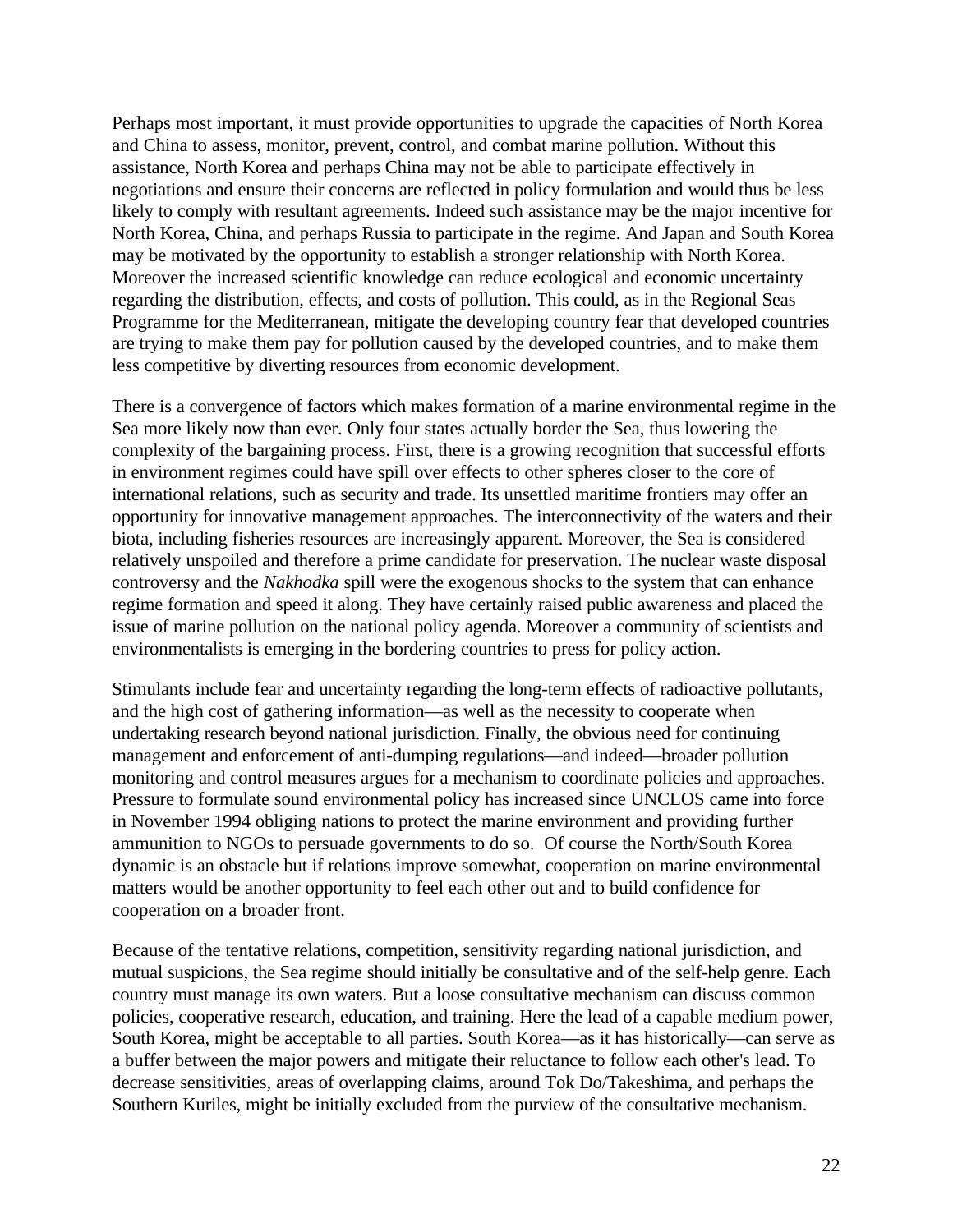This consultative mechanism could also become the focal point for rationalizing the various international organization initiatives with a marine environmental focus, e.g., NOWPAP, WESTPAC, and UNDP/GEF, and for coordination of implementation of UNCLOS environmental responsibilities. As confidence builds and a habit of consultative and cooperative behavior gains a foothold, an organization could be added. This organization could involve conferences of environmental ministers which would make the delegates directly responsible to their populaces and thus more difficult for laggards to retard the process.<sup>34</sup>

The process of regime creation should recognize the natural course of events and allow the regime to form in stages, i.e., to evolve. It should begin with a limited and temporary focus on monitoring and possible clean-up of dumped radioactive materials and perhaps on oil spill modeling and contingency plans. But policymakers should be prepared to move rather quickly beyond this limited ad hoc arrangement to a broader coordination regime which would agree on rules and procedures while leaving each member free to implement them in their own way at their own pace. This more advanced arrangement would focus on service functions, e.g., information exchange, data gathering and analysis, consultation, coordination of research programs, and planning for joint action in emergencies. Gradually and incrementally addressing ever more competing uses of the seas can produce a more coherent, comprehensive, balanced set of arrangements. The trend from a use-oriented to a resource-oriented approach can move successively from pollution protection to species conservation, to collective management and more refined monitoring and research. Eventually the parties could agree on pollution reduction targets as well as on reporting on implementation, and on improved public access to information.<sup>35</sup>

Although the environmental scope of the regime should be expanded to include all major sources of pollutants—atmospheric, shipborne, dumping, drilling, and land-based—it should not become multisectoral. Multisectoral approaches are expensive, unfamiliar to bureaucrats, lack a public constituency and suffer from the inherent conflicts that create their apparent need. An expanded scope will allow for side-payments and for each participant to play multiple roles. For example, with an expanded scope, Japan can be satisfied that its concerns with the dumping of radioactive material will be addressed, while Russia and North Korea will be assured of assistance in training and research.

The regime should be simple but not too loose. The first step is to define the problem accurately, i.e., the varied capacity and will to cooperate in a structured manner to monitor and control marine pollution, particularly that beyond the narrow coastal zone. This requires intensive selfexamination and specification of needs and intents. Rights and rules must be defined and agreed. Initially each government would manage its own jurisdictional areas according to agreed standards, perhaps using those of South Korea as a base, but with the monitoring capability of Japan—the most developed country in the region. Decisions should be by consensus and implemented by voluntary acquiescence to the rules. There is little point at this early stage in attempting to coerce compliance, and voting in international fora is generally an anathema to Asian countries. Compliance would be via detection, publicization and persuasion, as well as the costs—including loss of face—of purposefully and continually "defecting" from the regime, once having joined. Differences would be discussed openly in the working committee meetings and, if necessary, in the plenary.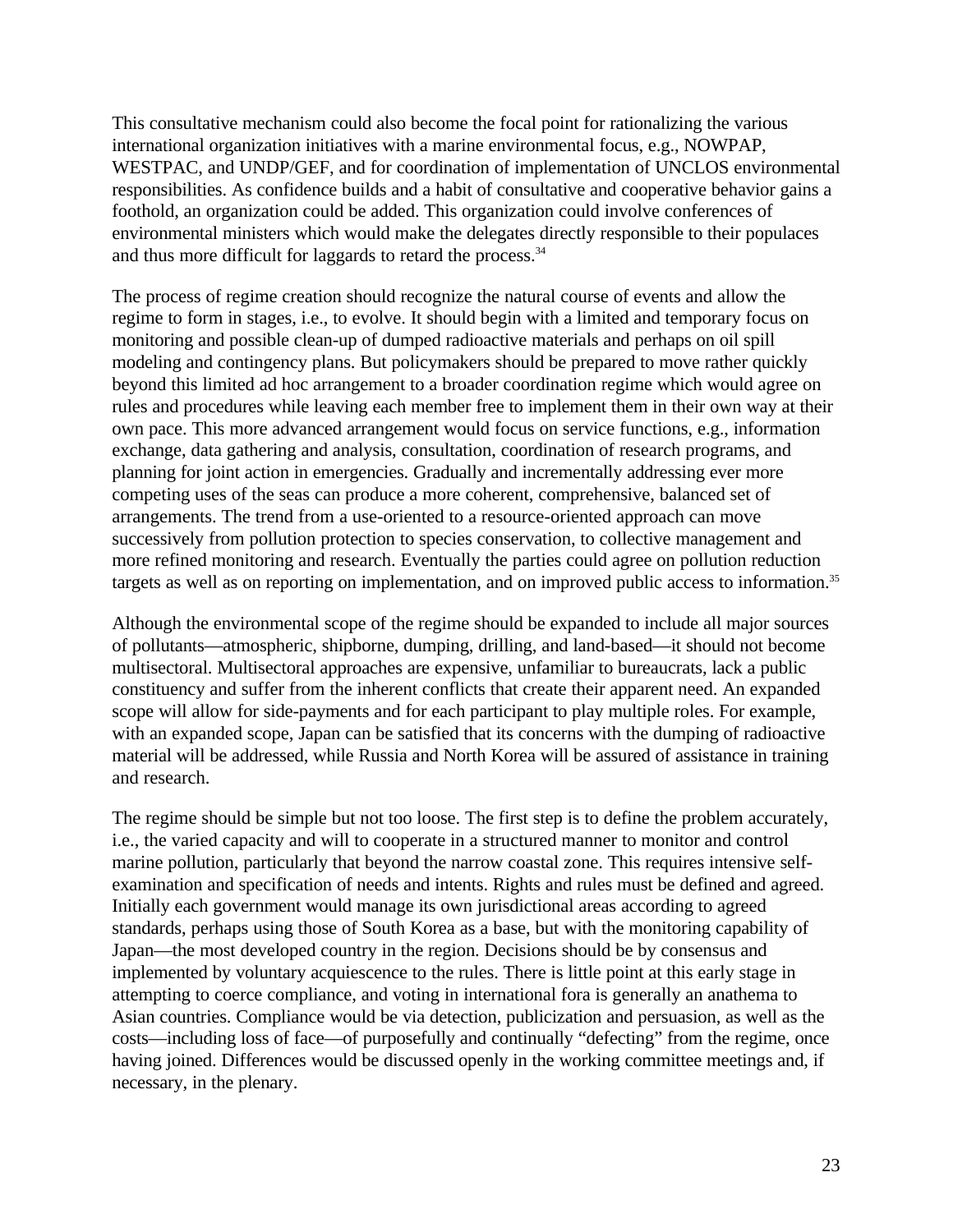Over time, a higher functional level may be reached at which laws and policies are harmonized, and common standards and regulations are set, monitored and enforced—by national teams in their own waters. Eventually one might envision an organization with a secretariat comprised of technical and policy representatives from each party, charged with developing recommendations for regional policies, laws, standards, procedures, training, research and environmental assessment, and management. A regional self-help arrangement is perhaps preferable to an international organization-led and managed effort—because it is more efficient, more flexible, and easier to control and use. However, an international organization could be the catalyst to start the process—as UNEP has attempted to do. Leadership is a critical need—both at the state and individual level. Indeed, although the stage is set, it awaits the appearance of an individual of sufficient energy and stature to convince and entice their colleagues in other countries to join in moving a regime onto the policy agenda.

What specifically needs to be done and where should the U.S./Japan initiative focus its efforts? Most appropriate for cooperation in the region are marine environmental monitoring and assessment; development, upgrading and harmonization of marine environmental legislation<sup>36</sup>; transfer of technology involved in marine pollution control; and the combating of marine pollution, especially in the case of pollution emergencies stemming from incidents involving vessels. Education and training should be an integral part of all areas of cooperation. Environmental monitoring and assessment should be decision-oriented and receive high priority. Research priorities might include a synthesis of information on the state of marine pollution and of dumping in the Sea—perhaps resulting in a dynamic computer-based atlas of ecology, sea use, and pollution in the Sea. Needed ultimately is the harmonization of national legislation, and preparation and adoption of an umbrella convention on the protection of the marine environment. Supporting efforts might include joint assessment of priorities for marine resource management and areas most at risk. Recommendations for integrated coastal zone and marine environment management might be developed at the regional level. Cooperative projects on training in environmental impact assessment, coordinated creation of marine parks, management of wetlands, and control of industrial, agricultural, and domestic wastes are also priorities.

Cooperation on transnational issues should include studies of transboundary pollution, including intercalibration, baseline studies, coordination in emergencies, enforcement of environmental regulations near or across disputed boundaries as well as the transnational effects of ocean disposal; and adjustment of national initiatives to be compatible with emerging international legal and technical obligations (e.g., UNCLOS, LDC, UNEP's NOWPAP) and with one another.

Consideration should be given to a number of possible measures to enhance overall maritime safety and environmental protection beyond the IMO-coordinated international conventions. Mitigating or precautionary actions might include the establishment of tanker exclusion zones to protect coastal environments, or moving safety zones, with escorts, around tankers. Another could be the formation of regional pollution response teams, multinational in composition and authorized to act immediately, regardless of the national jurisdiction of the waters affected. Emergency response vessels, powerful tugs with pollution control equipment, tanks, towing, and other emergency gear, would have to be readily available. Existing search-and-rescue organizations and facilities could provide the nucleus around which these pollution response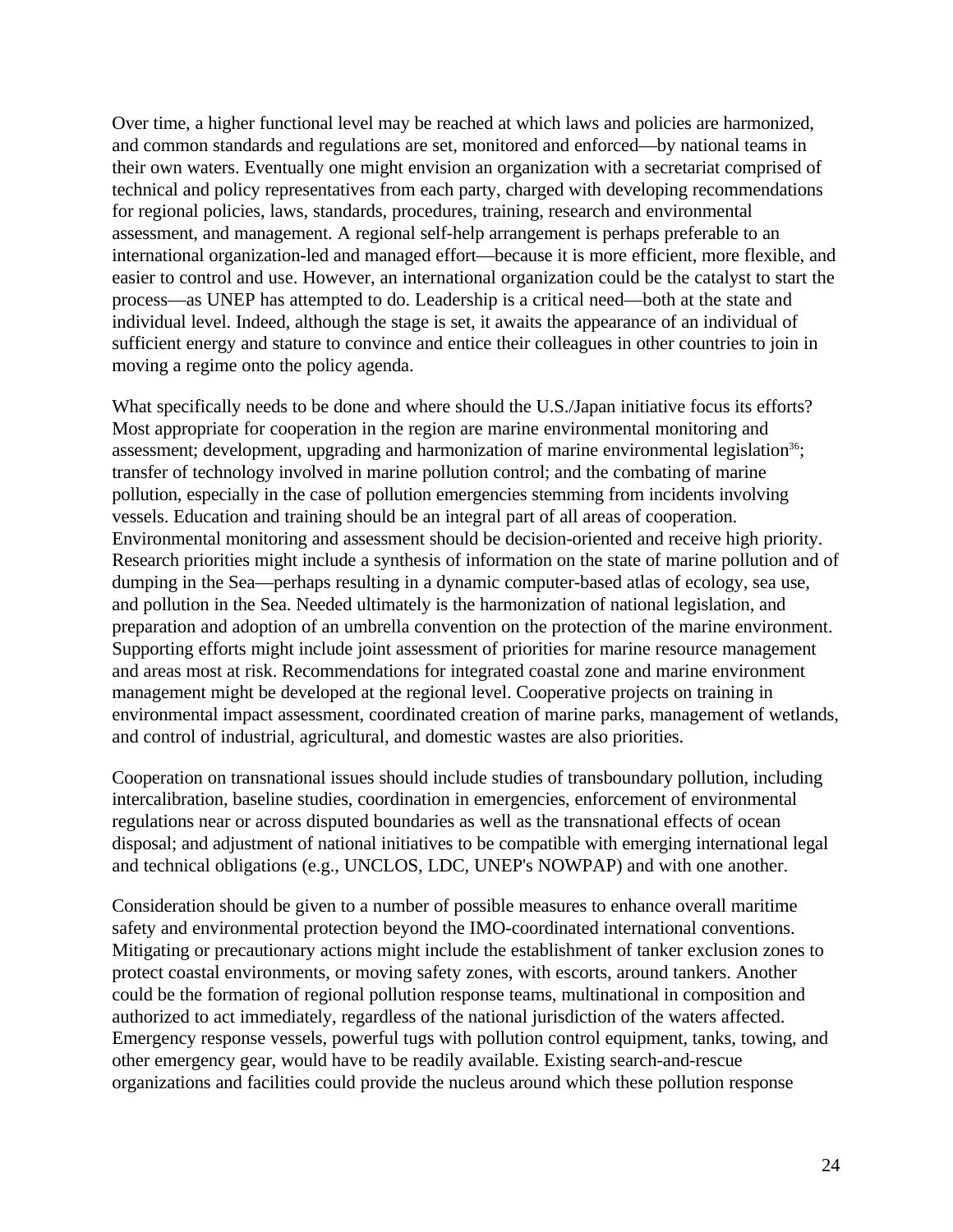teams could be built. The countries bordering the Sea might also consider establishing a regional compensation fund for damage caused by polluting accidents.

The benefits of a marine environmental protection regime will be positive but varied for each participant. Although all participants will lose the ability to treat the Sea as a free waste dump, all will clearly benefit from cleaner seas. The actual benefits are large but unquantifiable because of the long-term nature of the impacts of an environment which is less polluted than it might have been, and the uncertainty regarding the causal relationships between pollution and ecosystem damage. Perhaps most important, the level of marine environmental technology and expertise will be evened up throughout the region. The overall objective of the arrangement would be to manage the marine environment of the Sea. But a not-so-hidden agenda would be the provision of greater equity—equity in the sense of increased national capacity and responsibility to control pollution with potential transnational effects—and equity in the sense of a transfer of technology and knowledge from the rich to the benefit of all. In short, the major trade-off would be the benefit to Japan and South Korea of the adherence by China, North Korea, and Russia to a predictable regime with common minimum standards of discharge in exchange for training, equipment, and technical assistance from Japan and South Korea.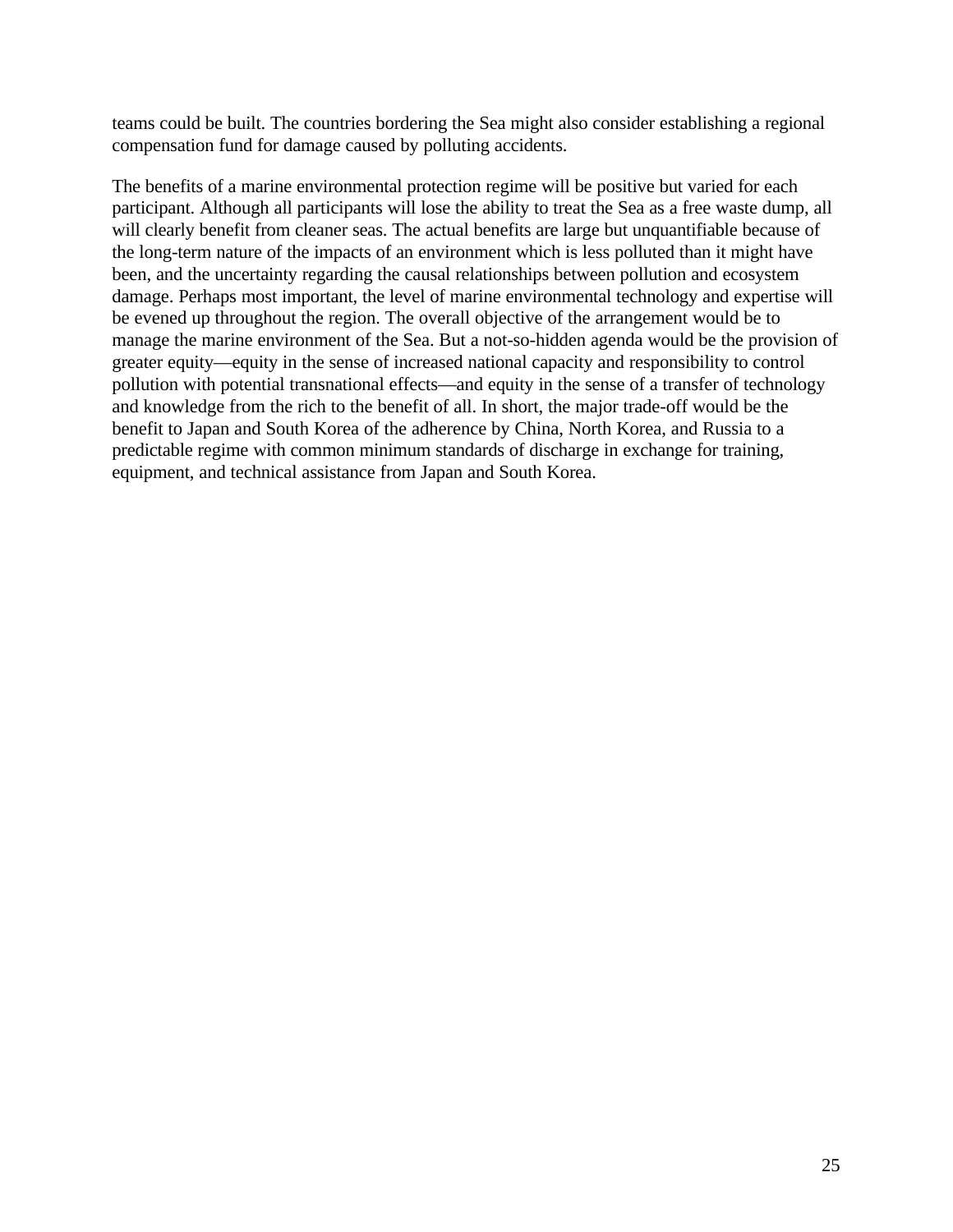## **Endnotes**

<sup>1</sup> Parts of this paper were derived from Mark J. Valencia, *A Maritime Regime for Northeast Asia*, Oxford University Press, 1997.

<sup>2</sup> Peter Hayes and Lyuba Zarsky, *Regional co-operation and environmental issues in Northeast Asia*, Nautilus Pacific Research, 1 October 1993.

<sup>3</sup> United Nations Convention on the Law of the Sea, done at Montego Bay December 1982, UN Doc. A/Conf.62/122 of 7 October 1982.

4 Ibid., Part III, Article 194 (1). Done at Montego Bay, December 1982, UN Doc. A/Conf.62/122 of October 1982.

<sup>5</sup> Peter M. Haas. "Protecting the Baltic and North Seas" in Peter M. Haas, Robert O. Keohane, and Marc A. Levy, *Institutions for the Earth: Sources of Effective Environmental Protection*, The MIT Press, Cambridge, Massachusetts, 1993, pp. 133-181.

<sup>6</sup> United Nations, supra n. 4, Article 194(2).

<sup>7</sup> David Pitt, "Nuke dumping: Russia pressed on nuke waste accord," New York Times, 5 December 1993.

<sup>8</sup> Symposium on Sea of Japan International Cooperation, RA Report No. 15, July 1993; China decides to sign the London Dumping Convention on waste disposal, *World Journal*, 19 February 1994, p. 9.

<sup>9</sup> BIS-EAS-93-043 8 March 1993; Japan Times, 10 April 1994, p. 5.

<sup>10</sup> UNEP/WP, Protection of the Marine Environment Against Pollution from Land- Based Sources (Montreal Guidelines), 120/3 (Part IV), Ad hoc Working Group of Experts, 11-19 April 1985, Montreal.

<sup>11</sup> APEC Environmental Vision Statement and Framework of Principles for Integrating Economy and Environment in APEC, mimeograph.

<sup>12</sup> United Nations Environment Programme (UNEP). Draft Action Plan for the Protection, Management and Development of the Marine and Coastal Environment of the North-West Pacific Region. Nairobi, September 1993.

<sup>13</sup> Ivan Zrajevskij, "The North-West Pacific Region Action Plan: Progress problems and lessons learned', in Hyung Tack Huh, Chang IK Zhang, and Mark J. Valencia (eds.), Proceedings of the International Conference on East Asian Seas: Cooperative Solutions to Transnational Issues, Seoul: Korea Ocean Research and Development Institute and East-West Center, 1992.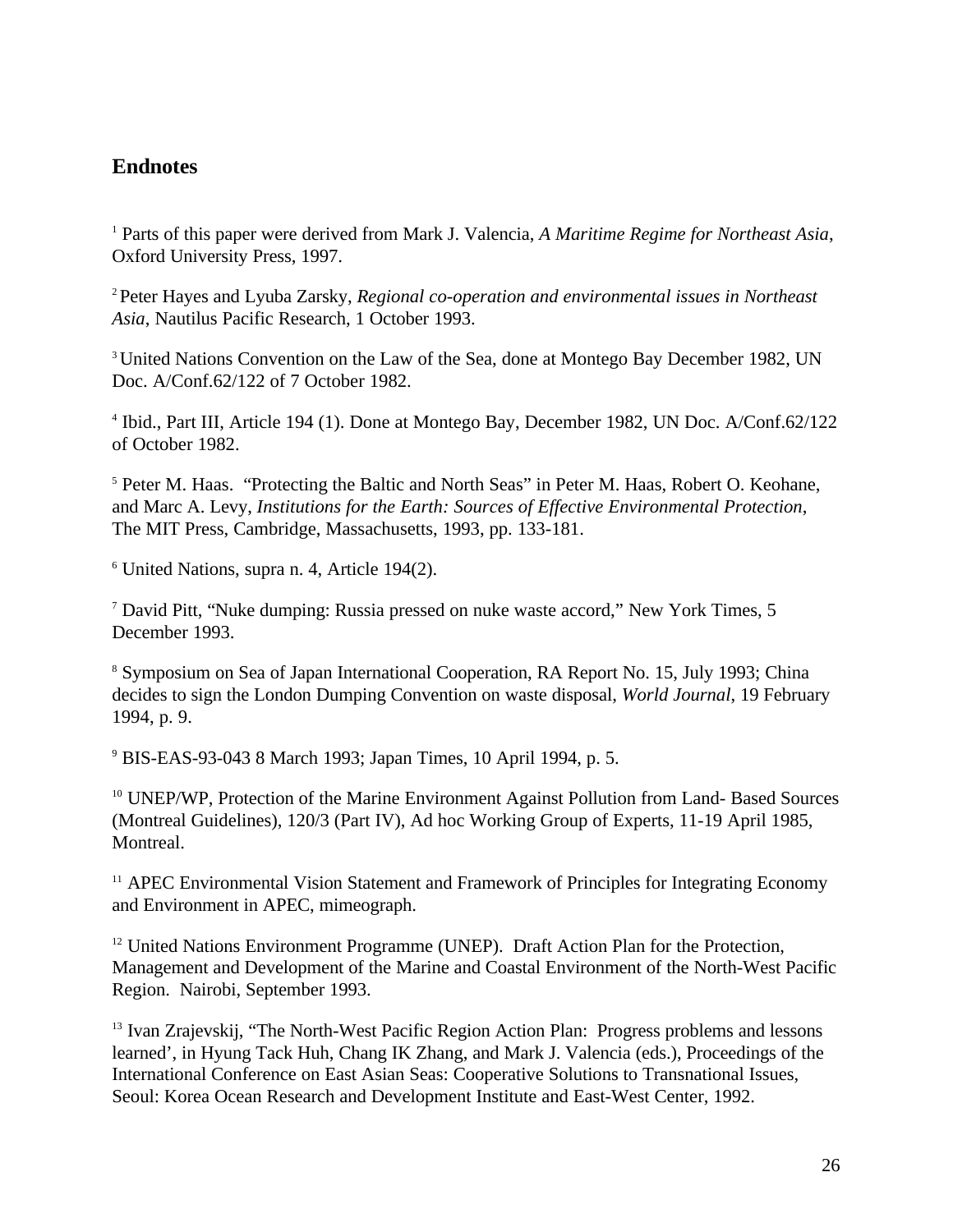<sup>14</sup> International Environment Reporter, 4 December 1991, p. 657.

<sup>15</sup> United Nations Environment Programme, Draft Action Plan for the Protection, Management and Development of the Marine and Coastal Environment of the North-West Pacific Region.

<sup>16</sup> Environmental Conference drops 'Sea of Japan.' FBIS-EAS-94-180, 16 September 1994, p. 4; United Nations Environment Programme, Preparatory Meeting of Experts and National Focal Points for the Intergovernmental Meeting on the Northwest Pacific Action Plan, Report of the Meeting, UNEP (OCA)/NOWPAP WG.4/5, 13 September 1994; United Nations Environment Programme, Draft Action Plan for the Protection, Management and Development of the Marine Coastal Environment of the North-West Pacific Region.

<sup>17</sup> Alicia Barcena. Cooperation for development in regional seas. General evaluation of the Regional Seas Programme. Paper presented at Pacem in Maribus XXI, Takaoka, Japan, September 1993; Peter M. Haas. Save the seas. UNEP's Regional Seas Programme and the coordination of regional pollution control efforts in Elisabeth M. Borgese, Norton S. Ginsburg, and Joseph R. Morgan, eds., Ocean Yearbook 9, 1991, The University of Chicago Press, 1991, pp. 188-212.

<sup>18</sup> Northeast Asia's Tumen River Economic Development Area 1994: Collected Papers: Report G: Preliminary Environmental Study, Chinese Research Academy of Environmental Sciences, Lishuiqiao Anwai, Beijing, PRC.

<sup>19</sup> United Nations Environment Programme (UNEP). Third Meeting of Experts and National Focal Points on the Development of the North-West Pacific Action Plan, 10-12 November 1993, Bangkok, Report of the Meeting. UNEP (OCA)/NOWP.WG3/6.

<sup>20</sup> Chua Thia Eng, Robert Cordover, Miles Hayes, Celso Roque, David Shirley, Gurpreet Singhota and Philip Tortell. Preventiion and Management of Marine Pollution in East Asian Seas. Formulation Mission Report Prepared for the United Nations Development Programme Division, Regional Bureau for Asia and the Pacific, April 1993, pp. 2-11-2-27.

<sup>21</sup> Tsuneo Akaha. 1985. Japan in Global Ocean Politics. Honolulu, Law of the Sea Institute and the University of Hawaii Press.

<sup>22</sup> FBIS-EAS-93-128, 7 July 1993, p. 3.

<sup>23</sup> Mark J. Valencia, International Conference on the East-West Environment and Policy Institute Occasional Papers, No. 10, 1989. Sea of Japan.

 $24$  Reuters, Seoul-Tokyo tensions escalate over fishing dispute, 26 January 1998.

<sup>25</sup> Boleslaw A. Boczek. Concept of regime and the protection and conservation of the marine environment in Elisabeth Mann Borgese and Norton Isinsburg, eds., Ocean Yearbook 6, Chicago: University of Chicago Press, 1986, pp. 288-292.